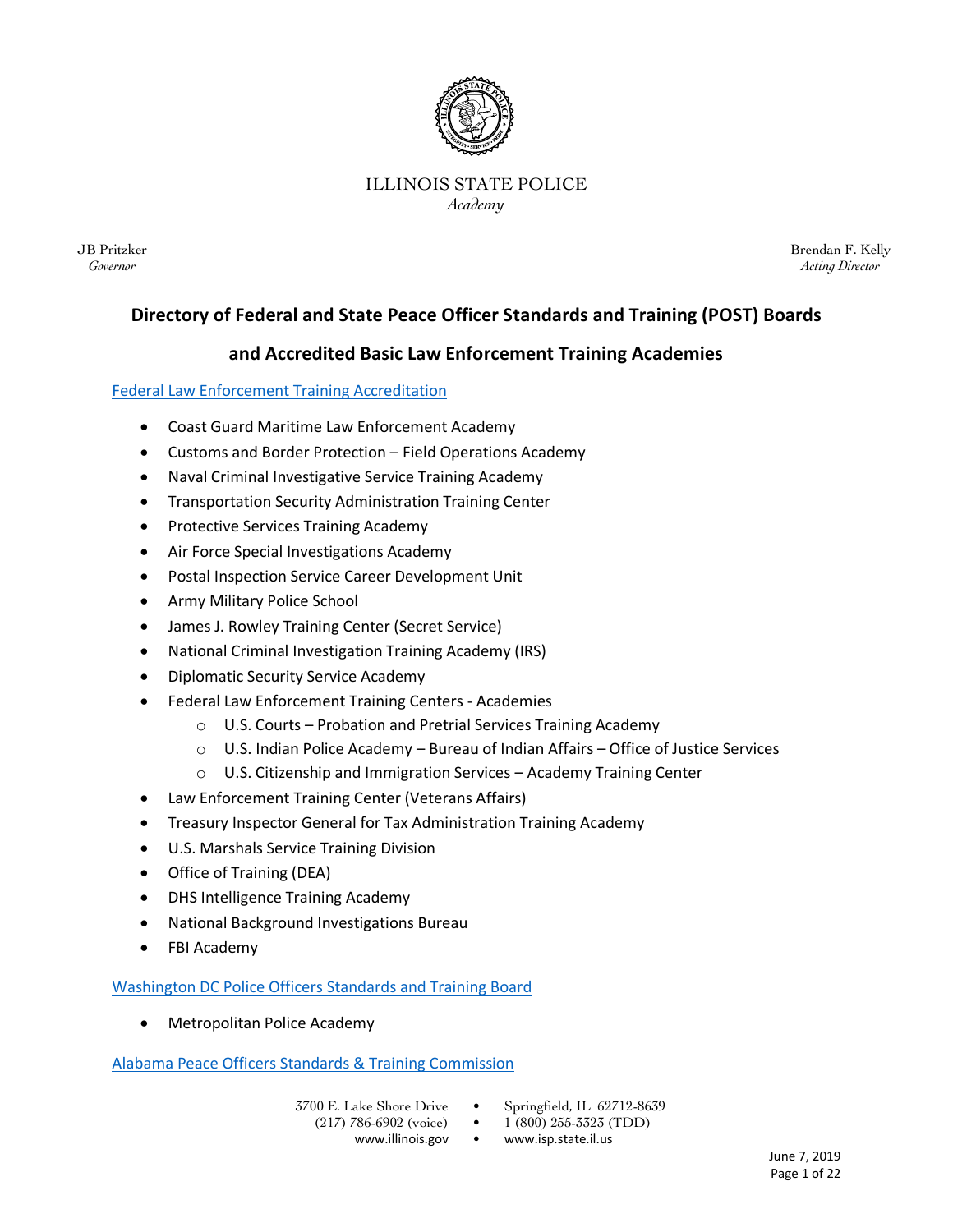- Alabama Criminal Justice Training Center
- Alabama Peace Officers Standards and Training Commission Law Enforcement Academy at Tuscaloosa
- Alabama Peace Officers Standards and Training Commission Law Enforcement Academy Baldwin County
- Birmingham Police Academy
- Huntsville Police Academy
- Jefferson County Law Enforcement Academy
- Mobile Police Academy
- Montgomery Police Academy
- Northeast Alabama Law Enforcement Academy

## Alaska [Police Standards Council](https://dps.alaska.gov/APSC/Home)

- Department of Public Safety Academy
- University of Alaska Fairbanks Law Enforcement Academy
- Anchorage Police Department Officer Academy

## Arizona [Peace Officer Standards and Training Board](https://postacademy.az.gov/new-hires-recruits/links)

- Arizona Western Community College Law Enforcement Training Academy
- Chandler-Gilbert Community College Law Enforcement Training Academy
- Glendale Community College Law Enforcement Training Academy
- Maricopa County Sheriff's Office Training Academy
- Mesa Police Department Training Academy
- Northeastern Arizona Law Enforcement Training Academy
- Northern Arizona Regional Training Academy
- Phoenix Regional Police Academy
- Pima County Sheriff's Department Training Academy
- Southern Arizona Law Enforcement Training Center
- Western Arizona Law Enforcement Training Academy

[Arkansas Commission on Law Enforcement Standards and Training](https://www.clest.org/)

- Arkansas Law Enforcement Training Academy
- Northwest Law Enforcement Training Academy
- Central Arkansas Law Enforcement Training Academy

[California Commission on Police Officer Standards and Training](https://post.ca.gov/basic-training-academies)

- Alameda County Sheriff's Department Academy Training Center
- Allan Hancock College Lompoc Valley Campus Public Safety Training Complex

|  |  |  | 3700 E. Lake Shore Driv |  |  |
|--|--|--|-------------------------|--|--|
|  |  |  |                         |  |  |

- 
- 
- 
- 3700 E. Lake Shore Drive Springfield, IL 62712-8639<br>(217) 786-6902 (voice) 1 (800) 255-3323 (TDD)  $1(800)$  255-3323 (TDD)
	- www.illinois.gov www.isp.state.il.us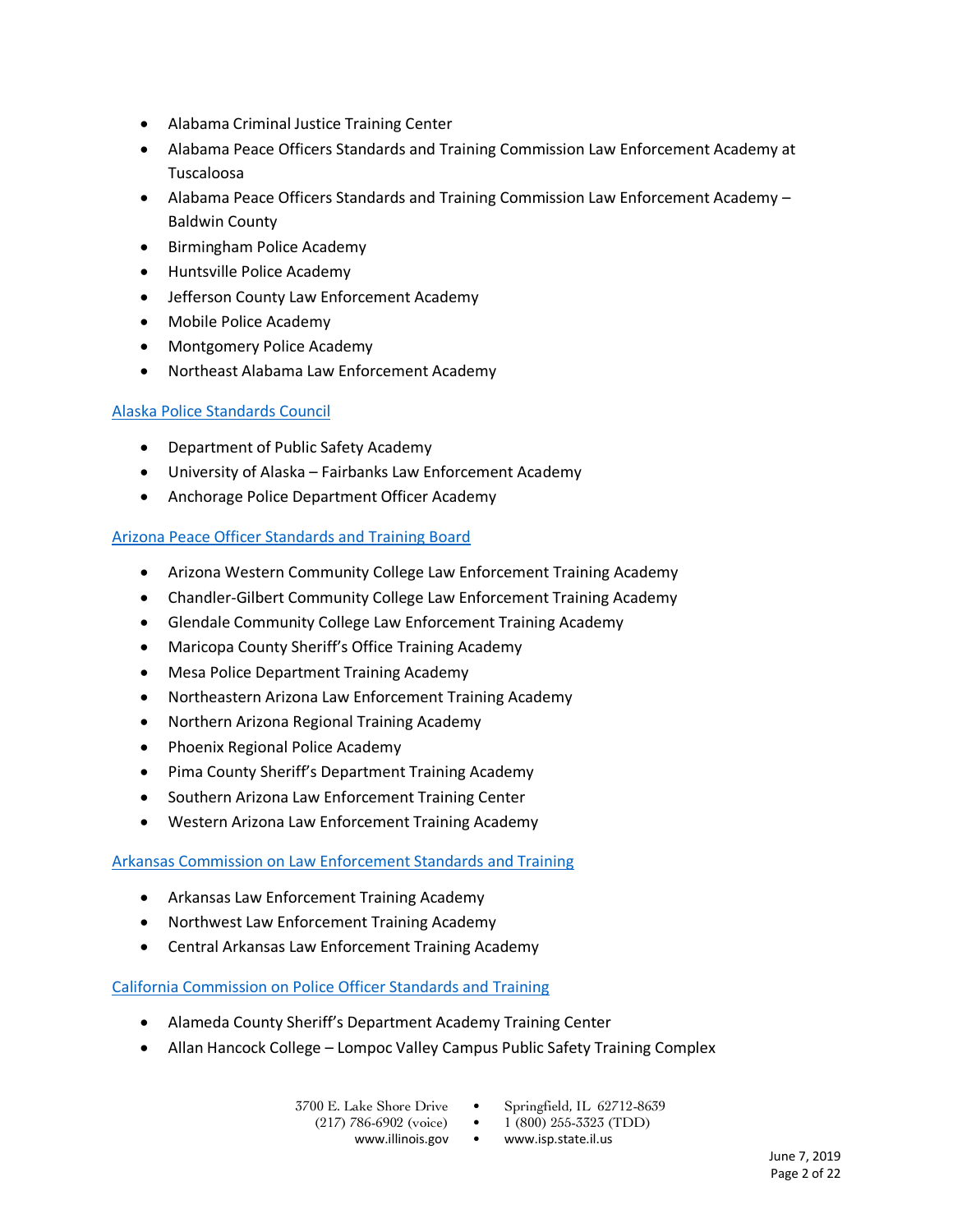- Bakersfield Law Enforcement Training Academy
- Butte College Public Safety Training Center
- CAL-FIRE
- California Department of Fish and Wildlife
- California Highway Patrol
- College of the Redwoods-Redwoods Training Center
- College of the Siskiyous
- Contra Costa County Sheriff's Department
- Golden West College Regional Criminal Justice Training Center
- Imperial Valley College
- Kern County Sheriff's Department
- Long Beach Police Department
- Los Angeles County Sheriff's Department
- Los Angeles Police Department
- Napa Valley College Criminal Justice Training Center
- Oakland Police Department
- Orange County Sheriff's Department
- Palomar College
- Rio Hondo Regional Training Center
- Riverside County Sheriff's Department
- Sacramento County Sheriff's Department
- Sacramento Police Department
- Sacramento Regional Public Safety Training Center
- San Bernardino County Sheriff's Department
- San Bernardino Valley College
- San Diego Regional Public Safety Training Institute
- San Francisco Police Department
- San Joaquin Delta College Public Safety Training Center
- San Jose Police Department
- Santa Clara County Sheriff's Department
- Santa Rosa Junior College, Public Safety Training Center
- South Bay Regional Public Safety Training Consortium
- Southwestern College-Otay Mesa HEC
- Stanislaus County Sheriff's Office Regional Training Center
- State Center Regional Training Facility Fresno City College
- Tulare-Kings Counties Police Officer Training Academy
- Ventura County Criminal Justice Training Center
- Yuba College Public Safety Center

- 3700 E. Lake Shore Drive Springfield, IL 62712-8639
	-

- (217) 786-6902 (voice)  $1(800)$  255-3323 (TDD)
	- www.illinois.gov www.isp.state.il.us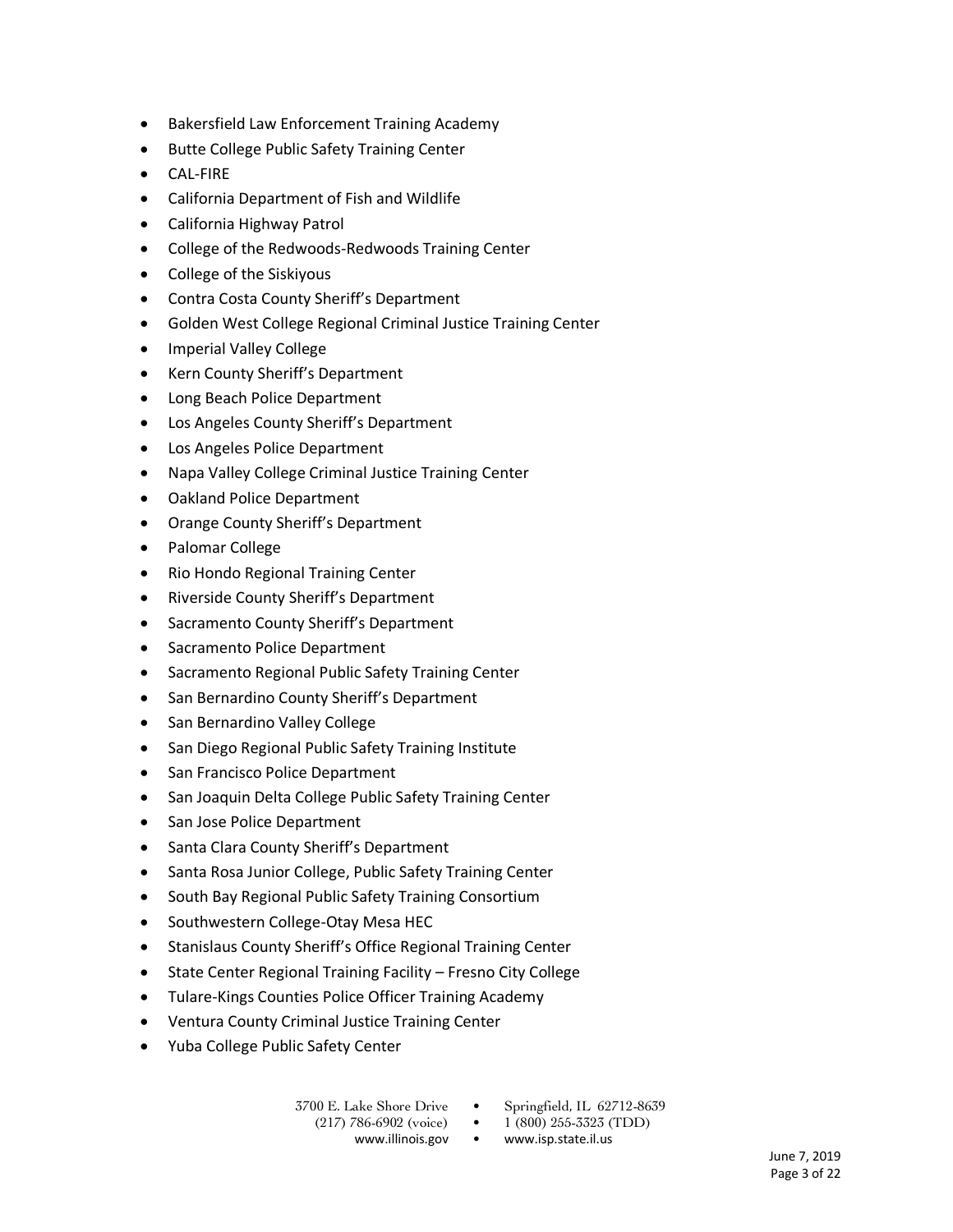## [Colorado Peace Officer Standards and Training Board](https://www.colorado.gov/pacific/post/colorado-post-approved-basic-academies)

- Adams County Sheriff's Academy
- Aims Community College Basic Peace Officer Academy
- Arapahoe Community College Law Enforcement Academy
- Aurora Police Training Academy
- Colorado Mountain College Glenwood Springs Law Enforcement Training Academy
- Colorado Springs Police Department Training Academy
- Colorado State Patrol Basic Training Academy
- Community College of Aurora Law Enforcement Training Academy
- Denver Police Academy
- El Paso County Sheriff's Office Training Academy
- Front Range Community College Law Enforcement Academy
- Highlands Ranch Law Enforcement Training Academy
- Jefferson County Sheriff's Office and Lakewood Police Department Combined Regional Academy
- Otero Jr. College Law Enforcement Training Academy
- Pikes Peak Regional Law Enforcement Academy
- Pueblo Law Enforcement Academy
- Pueblo Police Department Law Enforcement Academy
- Red Rocks Community College Law Enforcement Training Academy
- Southwest Regional Law Enforcement Academy, Pueblo Community College Southwest
- Technical College of the Rockies Police Academy
- Trinidad State Junior College Alamosa Campus
- Weld County Law Enforcement Training Academy
- Western Colorado Peace Officers Academy

## [Connecticut Police Officer Standards and Training Council](https://portal.ct.gov/POST)

- Bridgeport Police Department Training Academy
- Connecticut Police Academy
- Hartford Police Academy
- New Haven Police Academy
- State Training Police Academy
- Waterbury Police Academy

## [Delaware Council on Police Training](http://regulations.delaware.gov/AdminCode/title1/800/801.shtml)

- Delaware State Police Training Academy
- New Castle County Citizen's Police Academy
- University of Delaware Law Enforcement Training Program
- Wilmington Police Department Academy

- 3700 E. Lake Shore Drive Springfield, IL 62712-8639
	- (217) 786-6902 (voice)  $1(800)$  255-3323 (TDD)
		- www.illinois.gov www.isp.state.il.us
-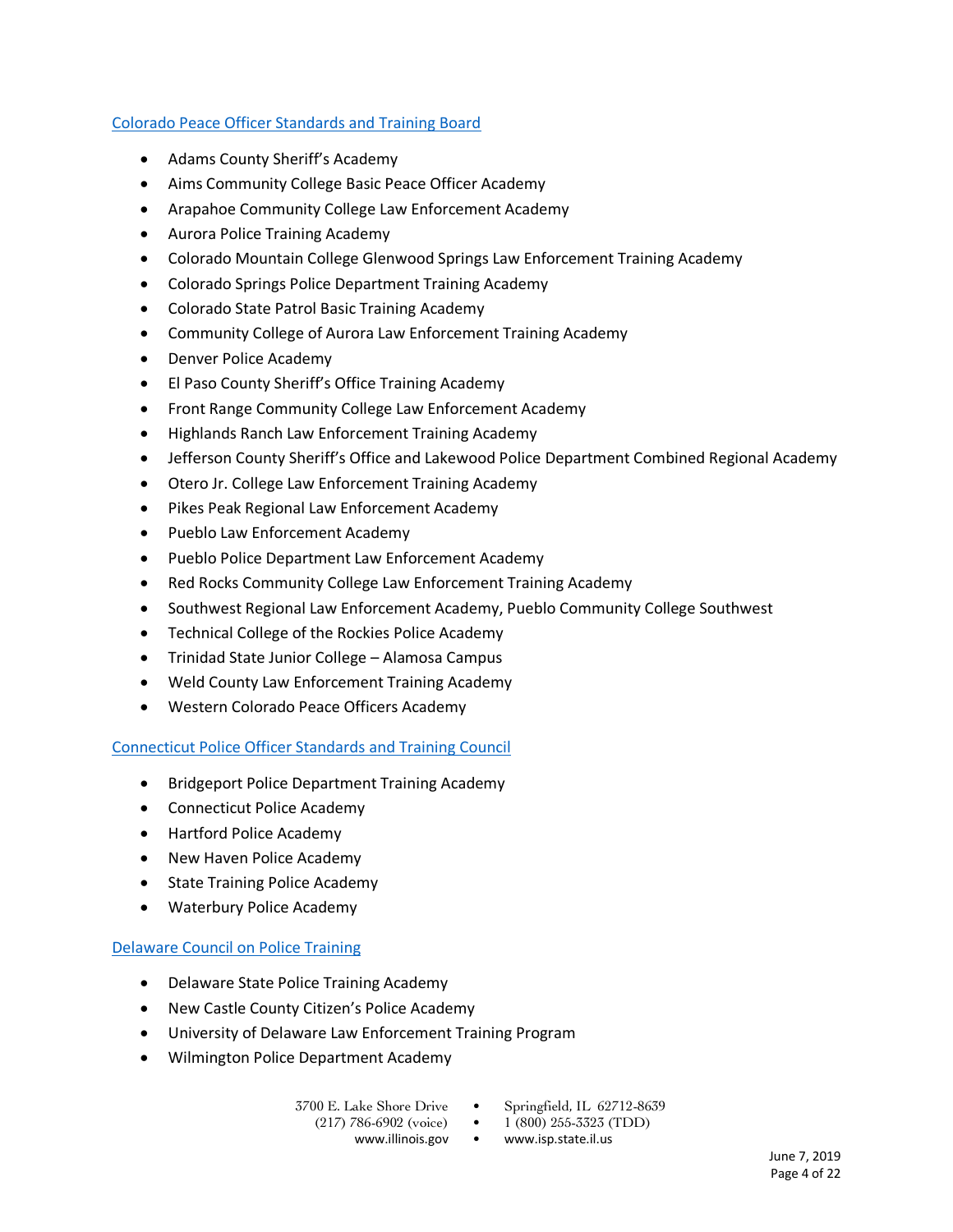## [Florida Criminal Justice Standards and Training Commission](http://www.fdle.state.fl.us/CJSTC/Training-Resources/Training-Centers.aspx)

- George Stone Vo-Tech Center, Criminal Justice Training Center
- Northwest Florida State College, Criminal Justice Training Center
- Chipola College Criminal Justice Training Center
- Florida Panhandle Technical College Public Safety Institute
- Gulf Coast State College, Criminal Justice Training Academy
- Tallahassee Community College, Florida Public Safety Institute/PTLEA
- Florida Gateway College, Public Service Training Center
- North Florida Community College, Public Safety Academy
- Santa Fe College, Institute of Public Safety
- Northeast Florida Criminal Justice Center
- St. John's River State College, Criminal Justice Training Program
- Citrus County Public Safety Training Center
- College of Central Florida Criminal Justice Institute
- Criminal Justice Academy of Osceola
- Daytona State College, School of Emergency Services
- Eastern Florida State College, Public Safety Institute
- Lake technical College Criminal Justice Academy
- Seminole State College Center for Public Safety
- Valencia College Criminal Justice Institute
- Polk State College, Kenneth C. Thompson Institute of Public Safety
- South Florida State College, Criminal Justice Academy
- Hillsborough Community College, Criminal Justice Institute
- Manatee Sheriff's Office Training Center
- Manatee Technical College, Criminal Justice Academy
- Pasco-Hernando State College, Public Service Technology Programs
- St. Petersburg College, Southeastern Public Safety Institute
- Southwest Florida Public Service Academy
- Suncoast Technical College, Criminal Justice Academy
- Indian River State College, Criminal Justice Institute
- Palm Beach State College, Criminal Justice Institute
- Broward College, Institute for Public Safety
- Broward County Sheriff's Office Institute for Criminal Justice Studies
- Florida Keys Community College, Institute for Public Safety
- Miami-Dade College, School of Justice
- Miami-Dade Public Safety Training Institute
- Miami Police Training Center
- Florida Department of Law Enforcement, Bureau of Professional Development

| 3700 E. Lake Shore Drive |  |
|--------------------------|--|
|--------------------------|--|

- Springfield, IL 62712-8639
- 
- (217) 786-6902 (voice)  $1(800)$  255-3323 (TDD)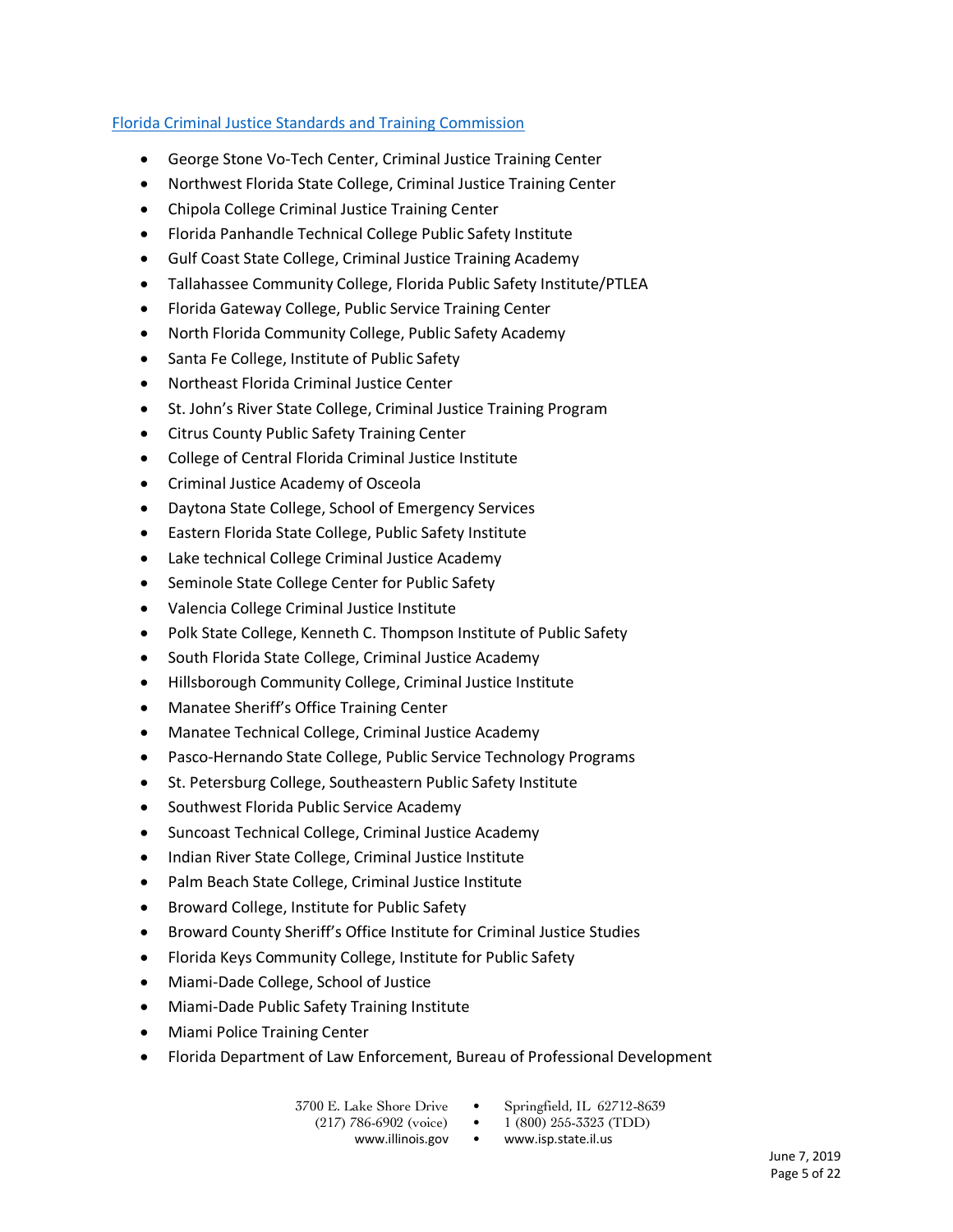- Florida Fish and Wildlife Conservation Commission, Law Enforcement Training Center
- Florida Highway Patrol Training Academy

[Georgia Peace Officer Standards and Training Council](https://www.gapost.org/academies.html)

- GPSTC Regional Police Academy Tifton
- GPSTC Regional Police Academy Savannah
- GPSTC Regional Police Academy Augusta
- GPSTC Regional Police Academy Columbus
- Fulton County Public Safety Training Center
- North Central Georgia Law Enforcement Academy
- GPSTC Regional Police Academy Athens
- Atlanta Police Academy
- DeKalb County Police Academy
- Gwinnett County Public Safety Training Center
- Cobb County Police Department Training Academy
- Clayton County Police Department Training Academy
- Georgia Public Safety Training Center
- Georgia State Patrol Training Academy
- G.B.I. Training Academy
- Georgia Department of Natural Resources Training Academy
- Augusta Technical College Police Academy
- Georgia Northwestern Technical College Police Academy
- Georgia Piedmont Technical College Police Academy
- Savannah Technical College Police Academy
- South Georgia Technical College Police Academy
- Reinhardt University Public Safety Institute
- University of North Georgia Public Safety Academy
- Georgia Sheriff's Association
- Georgia Association of Chiefs of Police

Hawaii Law Enforcement Standards Board<sup>1</sup>

[Idaho Peace Officer Standards and Training Council](https://www.post.idaho.gov/academies/academies.html)

Idaho Patrol Academy

 $\overline{\phantom{a}}$ 

- College of Southern Idaho Law Enforcement Training
- Idaho State University Law Enforcement Training

- 3700 E. Lake Shore Drive Springfield, IL 62712-8639
	-
	-
	- www.illinois.gov www.isp.state.il.us
	- (217) 786-6902 (voice)  $1(800)$  255-3323 (TDD)
		-

<sup>&</sup>lt;sup>1</sup> Hawai[i HB2071](https://www.capitol.hawaii.gov/session2018/bills/GM1329_.pdf) became law on July 10, 2018, which established the Law Enforcement Standards Board for the purpose of creating statewide standards for training and certifying law enforcement officers. At the present time, it is unclear whether any such standards have been created.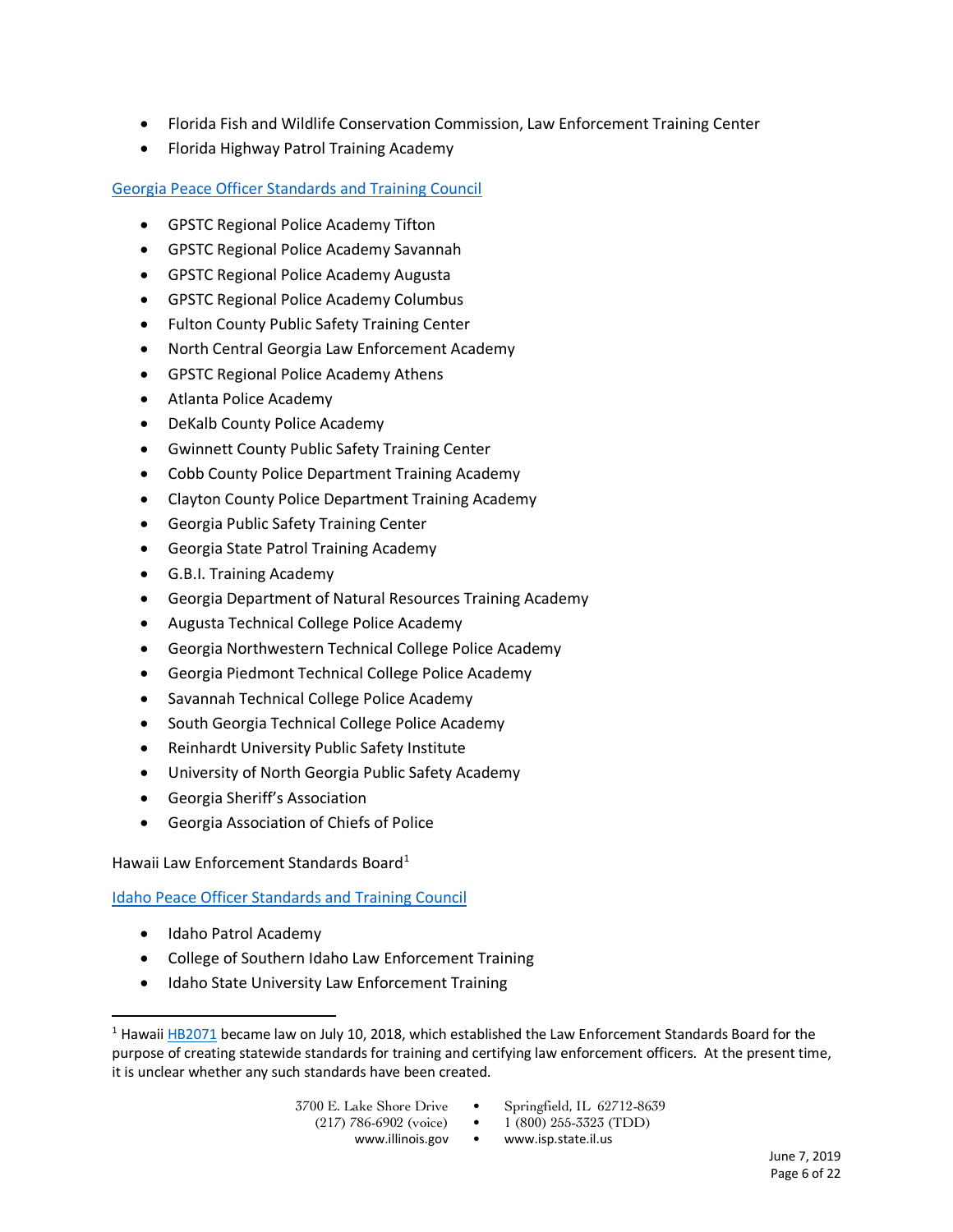- College of Western Idaho Law Enforcement Program
- North Idaho College Law Enforcement Program

## [Illinois Law Enforcement Training and Standards Board](https://www.ptb.illinois.gov/training/directory-of-training-organizations/)

- Chicago Police Academy
- Cook County Sheriff's Bureau of Training & Education, Police Academy
- Illinois State Police Academy
- Macon County Law Enforcement Training Center
- Police Training Institute
- Southwestern Police Academy
- Suburban Law Enforcement Academy

## [Indiana Law Enforcement Training Board](https://www.in.gov/ilea/2382.htm)

- Indiana Law Enforcement Academy
- Indianapolis Metropolitan Police Department Law Enforcement Training Academy

#### [Iowa Law Enforcement Academy Council](https://ileatraining.org/default.aspx/MenuItemID/107/MenuGroup/Home.htm)

• Iowa Law Enforcement Academy

## [Kansas Commission on Peace Officers' Standards and Training](https://www.kscpost.org/certification.php)

- Kansas Highway Patrol Training Academy
- Kansas Law Enforcement Training Center

## [Kentucky Law Enforcement Council](https://klecs.ky.gov/)

Department of Criminal Justice Training Academy

## Louisiana Peace [Officer Standards and Training Council](http://www.lcle.la.gov/programs/postacademies.asp)

- Acadiana Law Enforcement Training Academy
- Alexandria Regional Police Academy
- Baton Rouge Police Training Academy
- Caddo Parish Sheriff's Training Academy
- Calcasieu Parish Regional Law Enforcement Training Academy
- Capital Area Regional Training Academy
- Gretna Police Department Training Academy
- Harbor Police Academy
- Jefferson Parish Sheriff's Office Training Academy
- Kenner Police Academy
- Lafourche Sheriff's Regional Training Academy

## 3700 E. Lake Shore Drive • Springfield, IL 62712-8639

- 
- 
- (217) 786-6902 (voice) 1 (800) 255-3323 (TDD)
	- www.illinois.gov www.isp.state.il.us
-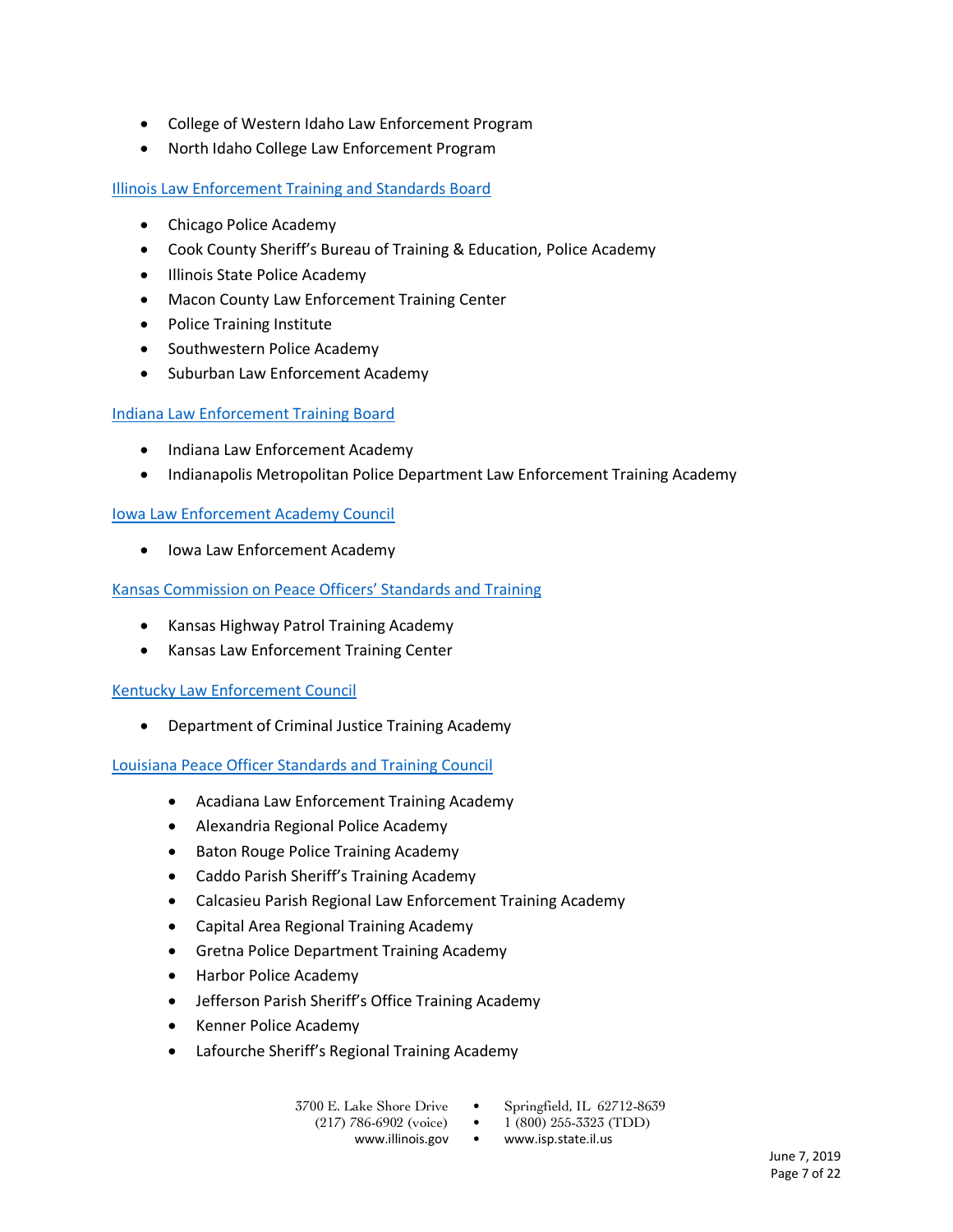- Louisiana State Police Training Academy
- Municipal Training Academy (New Orleans)
- North Delta Regional Training Academy
- Bossier Parish Sheriff's Training Academy
- Orleans Parish Training Academy
- Shreveport Regional Police Training Academy
- Slidell Regional Public Safety Academy
- St. Charles Parish Regional Training Academy
- St. Martin Parish Regional Training Academy
- St. Mary Parish Sheriff's Academy
- Terrebonne Parish Sheriff's Academy
- Wildlife & Fisheries Law Enforcement Basic Academy

## [Maine Department of Public](https://www.maine.gov/dps/mcja/about/history.htm) Safety

Maine Criminal Justice Academy

## [Maryland Police and Correctional Training Commissions](https://www.dpscs.state.md.us/aboutdpscs/pct/)

- Ann Arundel County Police Academy
- Baltimore County Training Academy
- **•** Baltimore Police Department Education & Training Division
- Eastern Shore Criminal Justice Academy
- **•** Federal Law Enforcement Training Center
- Harford County Sheriff's Academy
- Maryland Natural Resources Police Academy
- Maryland Police and Correctional Training Commissions Academy
- Maryland State Police Training Division
- Montgomery County Public Safety Training Academy
- Southern Maryland Criminal Justice Academy
- Western Maryland Police Academy

## [Massachusetts Municipal Police Training Committee](https://www.mass.gov/basic-full-time-and-part-time-police-academies)

- Berkshire Law Enforcement Council
- Central Massachusetts Police Chiefs Association Academy
- Hampden County Law Enforcement Training Center
- Massachusetts Law Enforcement Training Alliance
- New England Law Enforcement Training Center
- Northeast Regional Police Institute
- Plymouth County Police Chiefs Association Academy
- Professional Officer of the Law, Institute of Training and Education

| 3700 E. Lake Shore Drive |
|--------------------------|
|--------------------------|

- Springfield, IL 62712-8639<br>• 1 (800) 255-3323 (TDD)
- 
- (217) 786-6902 (voice) 1 (800) 255-3323 (TDD)
	- www.illinois.gov www.isp.state.il.us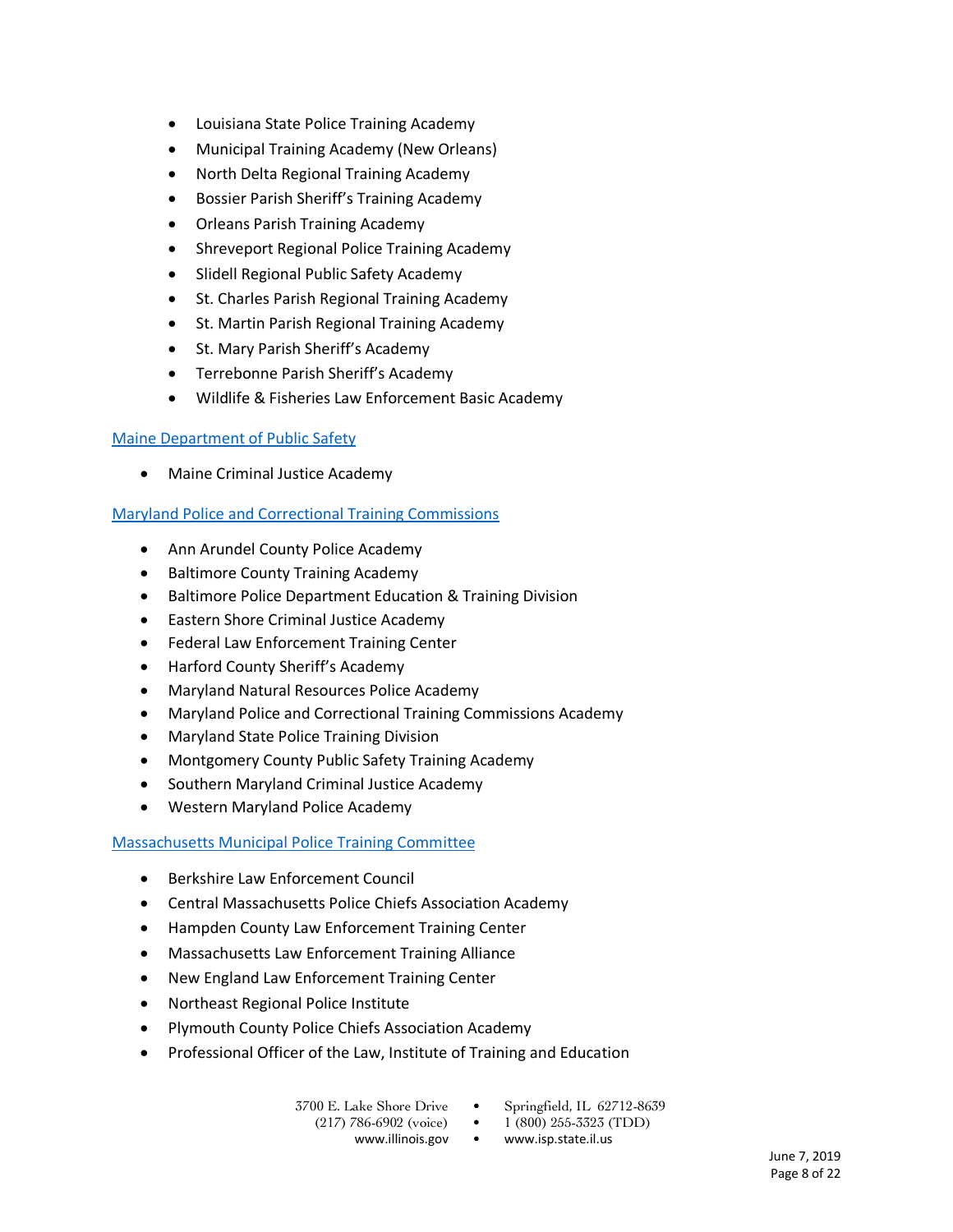- Qunsigamond Community College
- **•** Southeastern Massachusetts Police Training Association
- Western Massachusetts Chiefs of Police Association
- Boylston Police Academy
- Plymouth Police Academy
- Randolph Police Academy
- Reading Police Academy
- Western Massachusetts Police Academy
- **•** Boston Police Academy
- Cambridge/Northeastern Academy
- Cape Cod Municipal Police Academy
- Lowell Police Academy
- MBTA Police Academy
- NECC Police Academy
- Springfield PD Police Academy
- State Police Municipal Academy
- Worcester PD Police Academy
- Massachusetts State police Academy

## [Michigan Commission on Law Enforcement Standards](https://www.michigan.gov/mcoles/0,4607,7-229-41624_43157-148096--,00.html)

- Delta College Police Academy
- Detroit Metropolitan Police Academy
- Ferris State University Law Enforcement Programs
- Grand Rapids Community College
- Grand Valley State University
- Kalamazoo Law Enforcement Training Center
- Kellogg Community College
- Kirtland Community College Regional Training Academy
- Lake Superior State University
- Lansing Community College Mid-Michigan Police Academy
- Macomb Community College Criminal Justice Center
- Mott Community College Law Enforcement Regional Training Academy
- Michigan Department of Natural Resources
- Michigan State Police Training Academy
- Northwestern Michigan College
- Northern Michigan University
- Oakland Police Academy
- Washtenaw Community College Police Academy & Public Service Training
- Wayne County Regional Police Training Academy

| 3700 E. Lake Shore Drive |
|--------------------------|
|--------------------------|

- Springfield, IL 62712-8639
- 
- (217) 786-6902 (voice) 1 (800) 255-3323 (TDD)
	- www.illinois.gov www.isp.state.il.us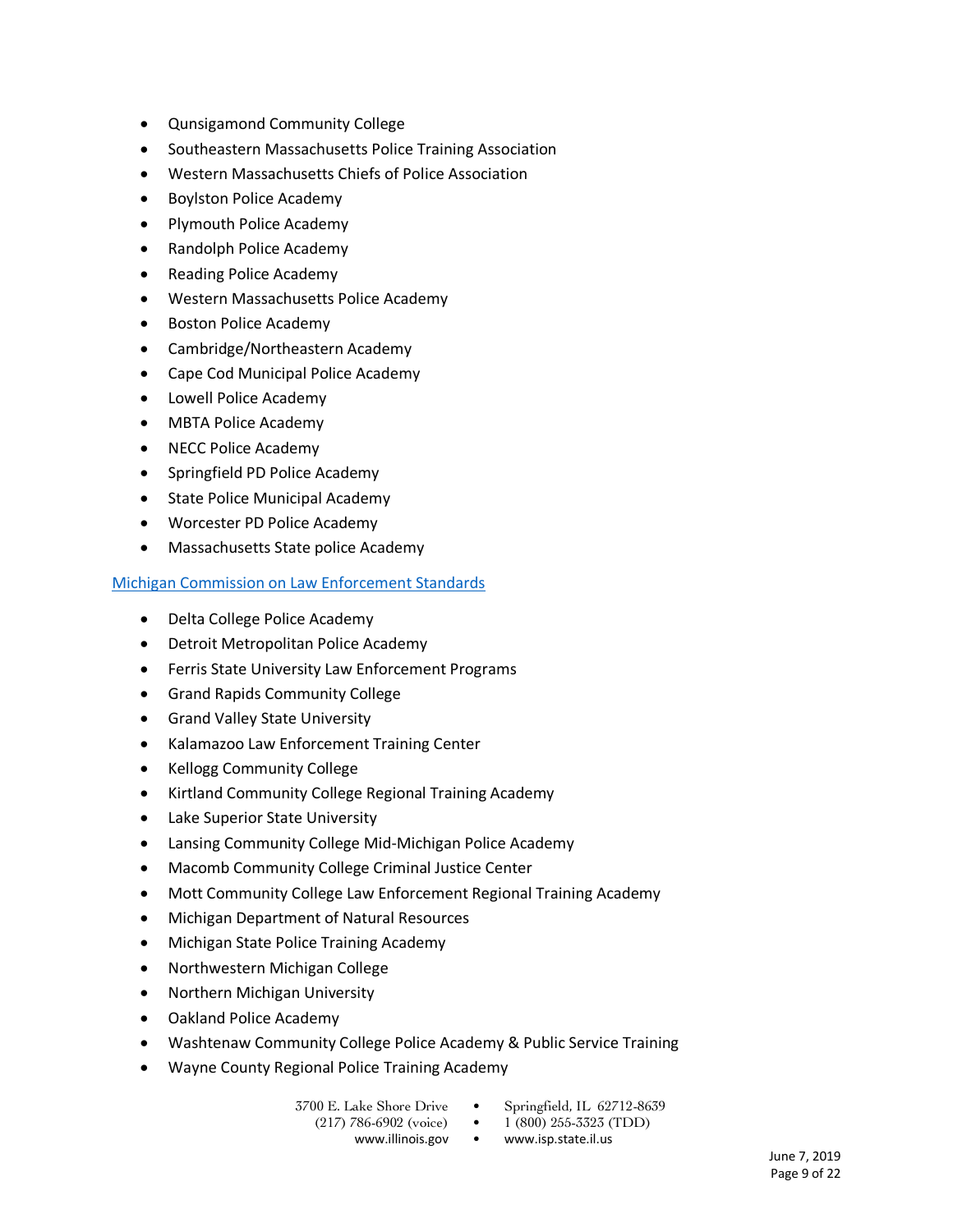West Shore Community College

## Minnesota [Board of Peace Officer Standards and Training](https://dps.mn.gov/entity/post/becoming-a-peace-officer/Pages/peace-officer-how-to-become.aspx)

- Alexandria Technical and Community College
- **•** Bemidji State University
- Central Lakes College
- Century College
- Concordia University
- Fond Du Lac Tribal & Community College
- **•** Hamline University
- Hennepin Technical College
- Hibbing Community College
- Inver Hills Community College
- Leech Lake Tribal College
- Metropolitan State University
- Minneapolis Community & Technical College
- Minnesota State Community & Technical College
- Minnesota State University, Mankato
- Minnesota State University, Moorhead
- Minnesota West Community & Technical College
- Northland Community & Technical College
- Rasmussen College
- Ridgewater College
- Riverland Community College
- Rochester Community & Technical College
- Southwest Minnesota State University
- St. Cloud State University
- St. Mary's University of Minnesota
- University of Minnesota Crookston
- University of Northwestern St. Paul
- University of St. Thomas
- Vermilion Community College
- Winona State University

## [Mississippi Board on Law Enforcement Officer Standards and Training](https://www.dps.state.ms.us/divisions/public-safety-planning/office-of-standards-and-training/board-on-law-enforcement-officer-standards-and-training-bleost/)

- Harrison County Law Enforcement Training Academy
- Jackson Police Department Training Academy
- Mississippi Law Enforcement Officers' Training Academy
	-
	- 3700 E. Lake Shore Drive Springfield, IL 62712-8639<br>(217) 786-6902 (voice) 1 (800) 255-3323 (TDD)
		- $(217) 786-6902$  (voice) •
- - www.illinois.gov www.isp.state.il.us

June 7, 2019 Page 10 of 22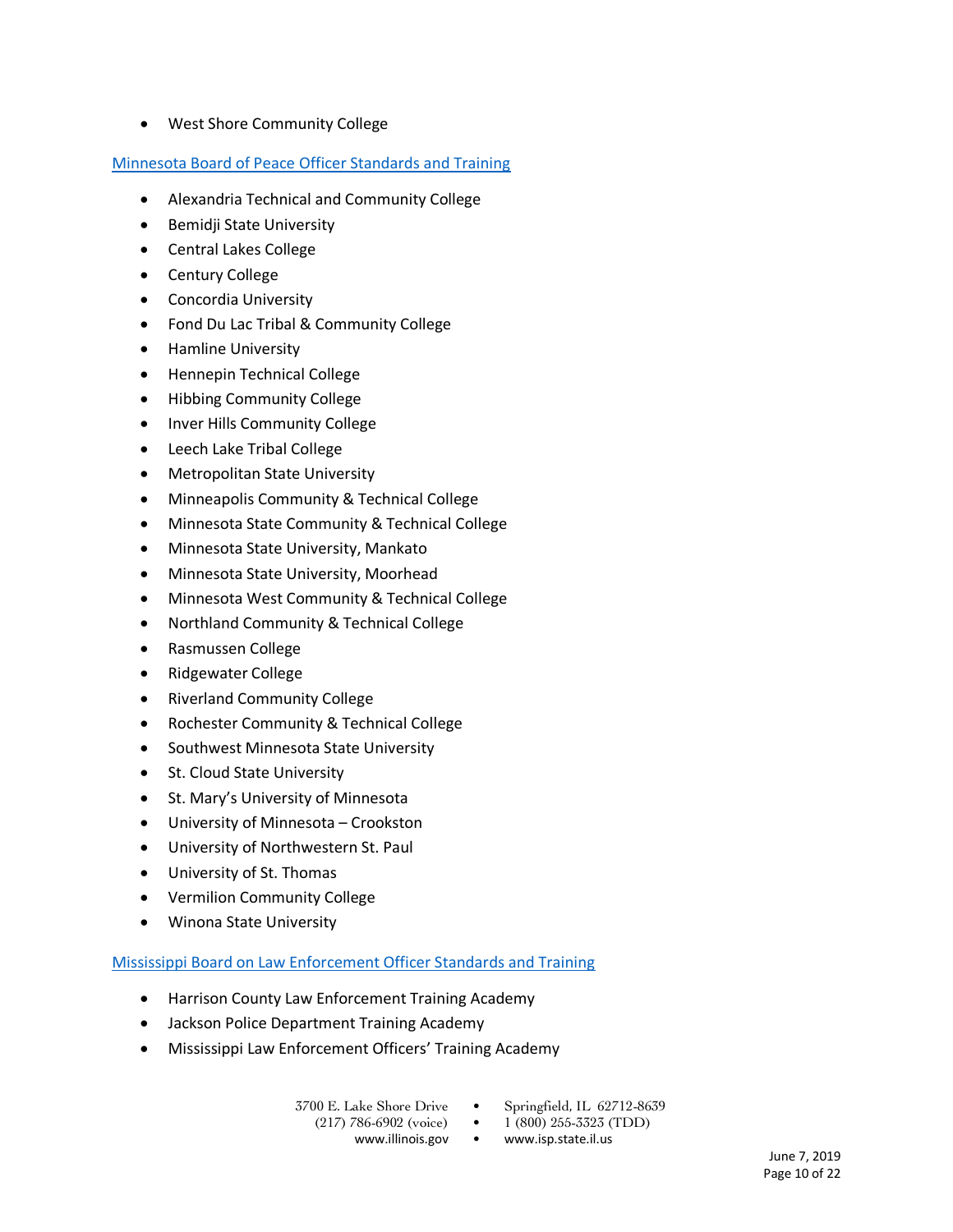- North Mississippi Law Enforcement Training Center
- Southern Regional Public Safety Institute
- Columbia Police Department Law Enforcement Training Academy

## [Missouri Peace Officer Standards and Training](https://dps.mo.gov/dir/programs/post/training.php)

- Eastern Missouri Police Academy
- Jefferson College Law Enforcement Academy
- Kansas City Regional Police Academy
- Mineral Area College Law Enforcement Academy
- Law Enforcement Training Institute University of Missouri
- Drury University Law Enforcement Academy
- Missouri Department of Conservation Training Academy
- Missouri Western State University Regional Law Enforcement Academy
- Missouri Southern State University Law Enforcement Academy
- Moberly Area Community College Law Enforcement Training Center
- Missouri State Highway Patrol Law Enforcement Academy
- Central Missouri Police Academy & Institute for Public Safety
- MCC Blue River Public Safety Institute
- St. Louis County & Municipal Police Academy
- Missouri Sheriffs' Association
- St. Louis Police Academy
- Southeast MO State University Law Enforcement Training Academy
- Springfield Police Regional Training Center
- Cass County Sheriff's Office

## [Montana Public Safety Officer Standards and Training Council](https://dojmt.gov/post/applicant-new/)

Montana Law Enforcement Academy

## [Nebraska Police Standards Advisory Council](http://nletc.nebraska.gov/psac.html)

Nebraska Law Enforcement Training Center

## [Nevada Commission on Peace Officer Standards and Training](http://post.nv.gov/)

- High Sierra Regional Law Enforcement Academy
- Las Vegas Metro Training Academy
- Nevada Department of Corrections Academy
- Nevada Peace Officer Standards and Training Academy
- North Las Vegas Police Department Training Center
- Nye County Sheriff's Office Regional Training Academy
- **•** Southern Desert Regional Police Academy

- 3700 E. Lake Shore Drive Springfield, IL 62712-8639
	-
	- (217) 786-6902 (voice)  $1(800)$  255-3323 (TDD)
		- www.illinois.gov www.isp.state.il.us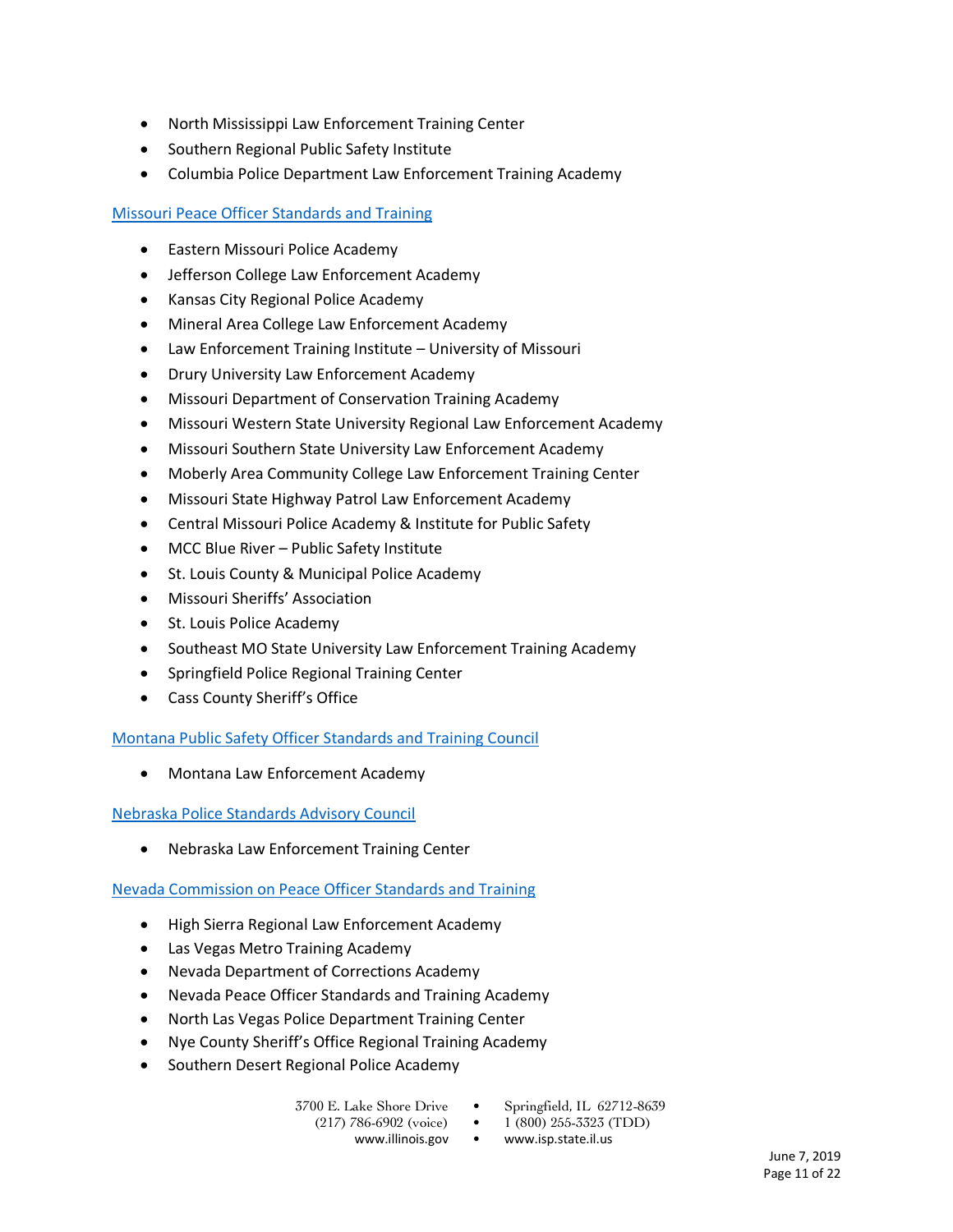## [New Hampshire Police Standards & Training Council](https://www.pstc.nh.gov/training/index.htm)

• Police Standards & Training Council Full-Time Police Officer Academy

## [New Jersey Police Training Commission](https://www.state.nj.us/lps/dcj/njptc/numbers.htm)

- Atlantic County Police Training Center
- Bergen County Law & Public Safety Institute Police, Fire & EMS Academies
- Camden County College Police Academy
- Cape May County Police Academy
- Division of Criminal Justice Training Academy
- Essex County College Public Safety Academy
- **•** Gloucester County Police Academy
- Juvenile Justice Commission Training Academy
- Mercer County Police Academy
- Monmouth County Police Academy
- Morris County Public Safety Training Academy
- New Jersey Department of Corrections Training Academy
- New Jersey State Police Academy, Sea Girt
- Ocean County Police Academy
- Passaic County Police Academy
- John H. Stamler Police Academy (Union County)

## [New Mexico Department of Public Safety](https://www.lea.nm.gov/)

New Mexico Law Enforcement Academy

## [New York Division of Criminal Justice Services](https://www.criminaljustice.ny.gov/ops/training/zoneacademies/index.htm)

- Nassau County Police Academy
- Suffolk County Police Academy
- CUNY Public Safety Training
- John Jay College of Criminal Justice City University of New York
- NYC Department of Environmental Protection Police Academy
- New York City Police Academy
- Westchester County Dept. of Public Safety Police Academy
- Police Chiefs' Association of Orange County Police Academy
- Rockland County Police and Public Safety Academy
- Sullivan County Law Enforcement Academy
- City of Albany Law Enforcement Training Center
- Montgomery County Sheriff's Academy
- New York State Park Police Academy

- 3700 E. Lake Shore Drive Springfield, IL 62712-8639
	-
	-
	- (217) 786-6902 (voice)  $1(800)$  255-3323 (TDD)
		- www.illinois.gov www.isp.state.il.us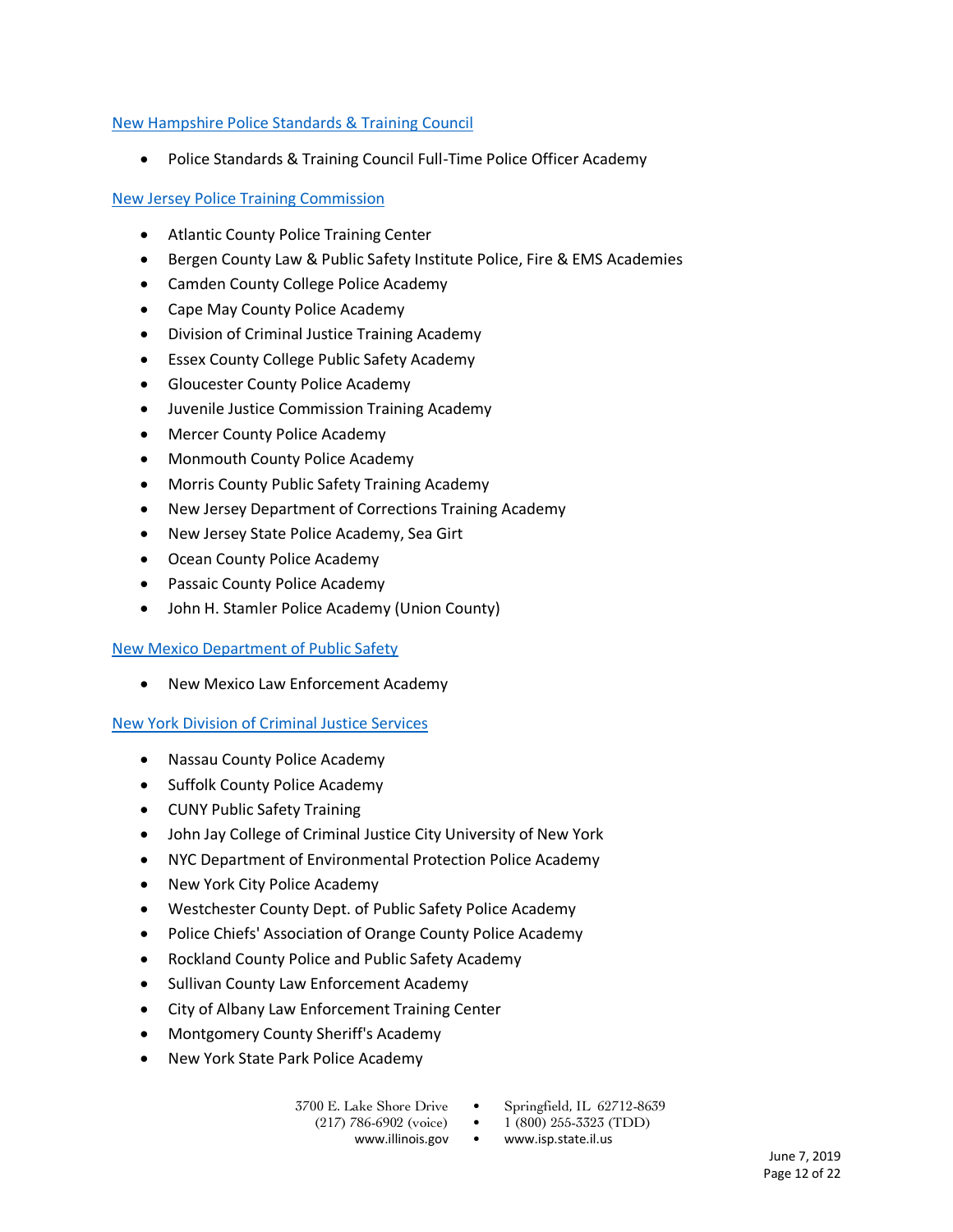- New York State Police Academy
- Whitehall Police Department Police Academy
- Zone 5 Law Enforcement Academy
- Broome County Law Enforcement Academy
- Delaware County Law Enforcement Academy
- Otsego County Law Enforcement Academy
- Cazenovia Pre-Employment Police Basic Training Program
- Central New York Police Academy
- Herkimer County Community College Pre-Employment Police Basic Training Program
- Little Falls Police Academy
- Mohawk Valley Police Academy
- Mohawk Valley Community College Pre-Employment Police Basic Training Program
- New York State ENCON Academy
- New York State Preparedness Training Academy NYS Office of Homeland Security
- Onondaga County Sheriff's Regional Police Academy
- Syracuse Regional Police Academy
- Black River/St. Lawrence Valley Law Enforcement Training Academy
- David Sullivan Law Enforcement Academy
- SUNY Potsdam Police Academy
- Plattsburgh Police Academy
- Buffalo Police Academy
- Erie County Central Police Services Public Safety Training Academy
- Niagara County Law Enforcement Academy
- Niagara County LEA Pre-Employment Police Basic Training Program
- Rural Police Training Academy
- Finger Lakes Law Enforcement Academy
- Monroe Community College Public Safety Training Facility
- Rochester Police Department
- Corning Community College
- Elmira Regional Public Safety Training Center
- Southern Tier Law Enforcement Academy
- Alfred State Police Academy
- Chautauqua County Sheriff's Academy
- Dutchess County Law Enforcement Academy
- Ulster County Law Enforcement Training Group
- Ulster County Sheriff's Academy
- Zone 14 Law Enforcement Academy
	-
	- 3700 E. Lake Shore Drive Springfield, IL 62712-8639
		-
		-
		- (217) 786-6902 (voice)  $1(800)$  255-3323 (TDD)
			- www.illinois.gov www.isp.state.il.us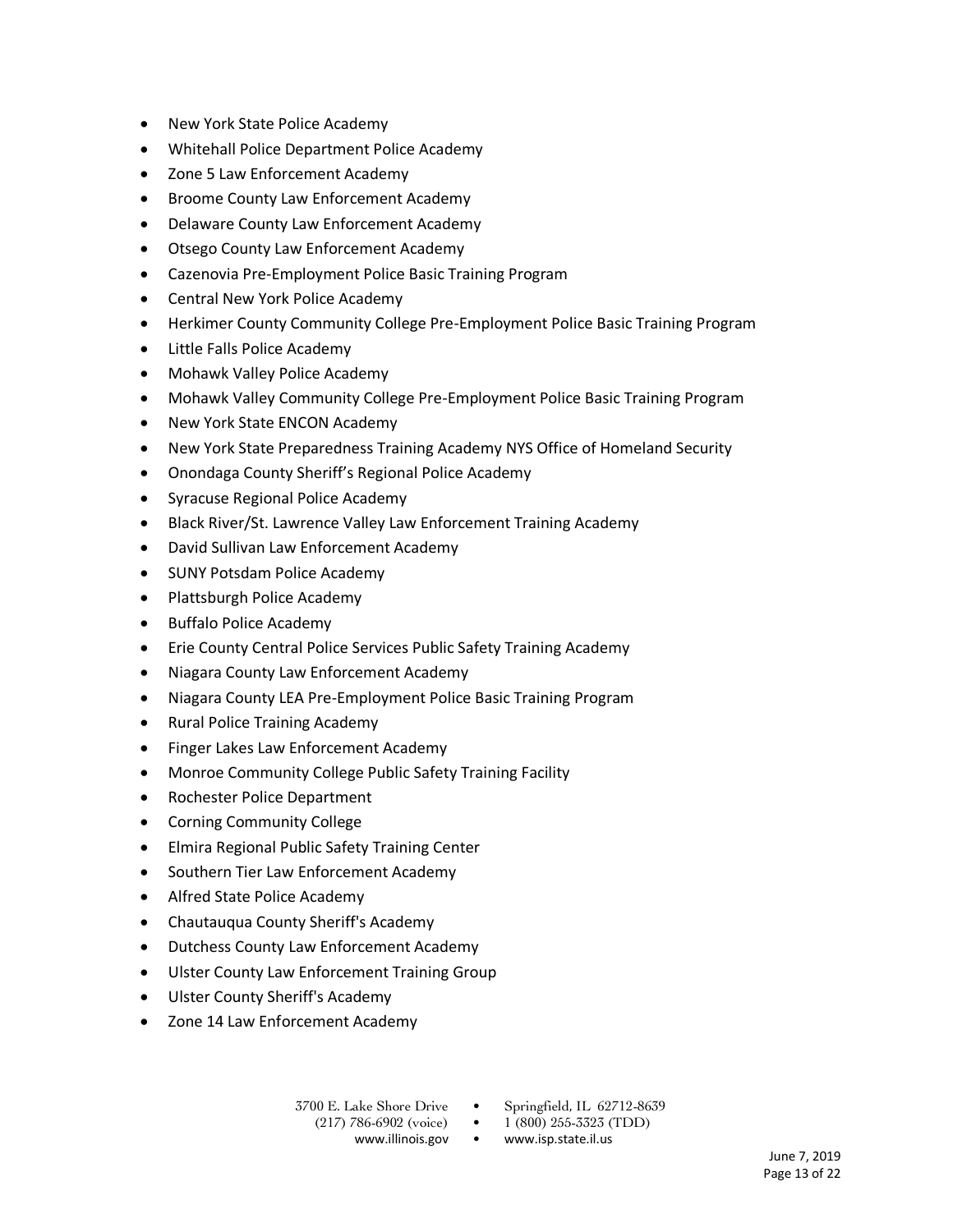North Carolina Sheriff's Education and Training St[andards Commission, and Criminal Justice Education](https://www.ncdoj.gov/About-DOJ/Law-Enforcement-Training-and-Standards.aspx)  [and Training Standards Commission](https://www.ncdoj.gov/About-DOJ/Law-Enforcement-Training-and-Standards.aspx)

- North Carolina Justice Academy Eastern Campus
- North Carolina Justice Academy Western Campus
- Fayetteville Police Training Academy
- North Carolina Highway Patrol Training Academy
- Charlotte Mecklenburg Police Department (CMPD) Police Training Academy
- Jacksonville Police Training
- Coastal Plain Law Enforcement Training Center
- Pitt Community College Law Enforcement Training

## [North Dakota Peace Officer Standards and Training Board](http://www.post.nd.gov/LawEnforcementAgencies/TrainingAcademies.html)

- North Dakota Law Enforcement Training Academy
- North Dakota Highway Patrol Training Academy

## [Ohio Peace Officer Training Commission](https://www.ohioattorneygeneral.gov/PeaceOfficerBasicTrainingSchools)

- Apollo Basic Police Academy
- James A. Rhodes State College
- Hocking College
- Southern Hills Police Academy
- Butler Tech Peace Officer Training Academy
- Clark State Community College
- Mad River Armory and Range
- Clermont College Police Academy
- Central Ohio Technical College Coshocton Campus
- Cleveland Heights Police Academy
- Cleveland Police Academy
- Cuyahoga Community College
- Cuyahoga Community College West Campus
- Polaris Natural Resources Ranger Academy
- Delaware JVS Law Enforcement Academy
- EHOVE Police Academy
- Sandusky Career Center Police Academy
- Southern State Community College
- Columbus Police Academy
- Columbus State Community College
- Eastland Police Academy
- Franklin County Sheriff's Academy

- 3700 E. Lake Shore Drive Springfield, IL 62712-8639
	- (217) 786-6902 (voice)  $1(800)$  255-3323 (TDD)
		-
		- www.illinois.gov www.isp.state.il.us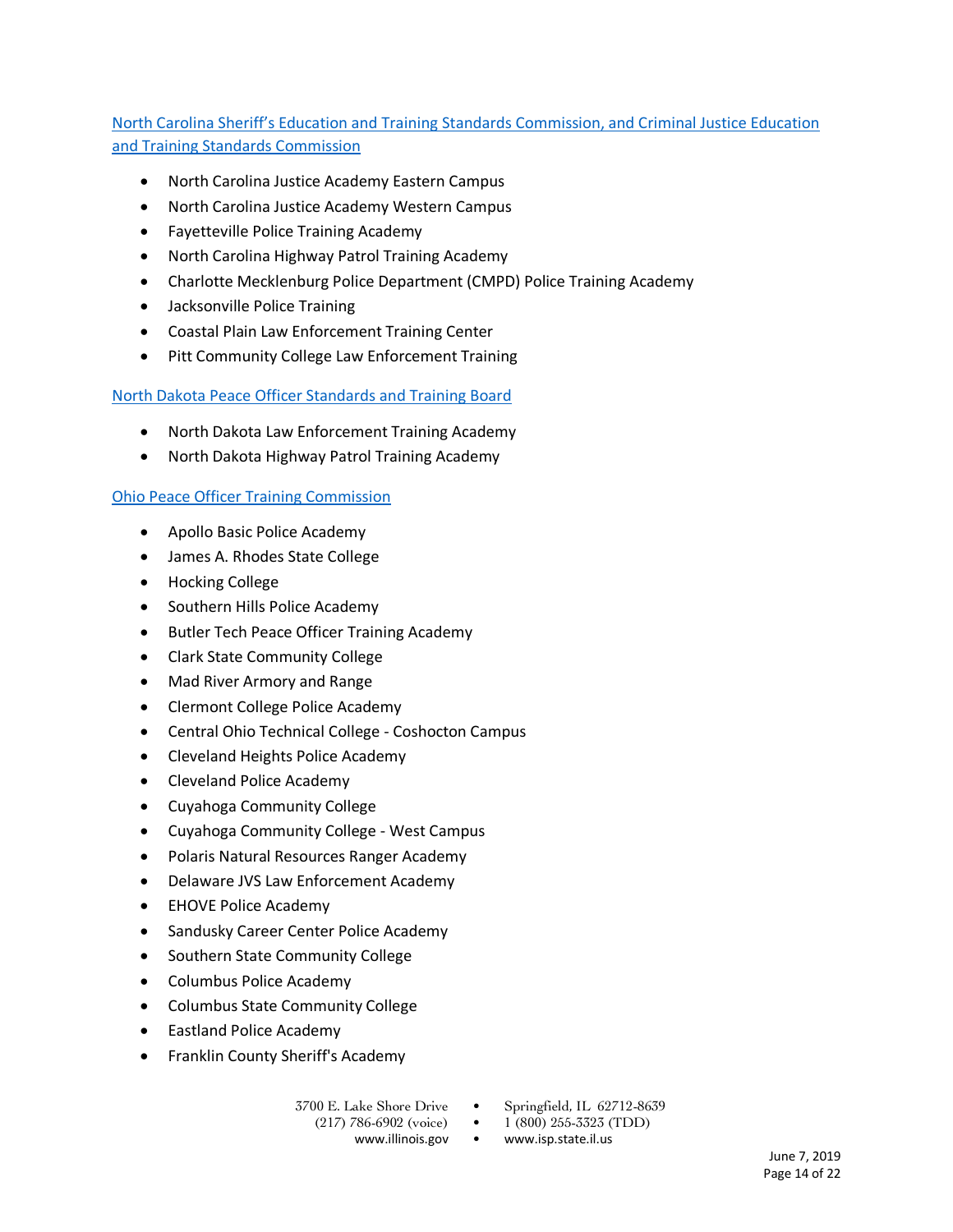- Ohio Department of Natural Resources
- Ohio State Highway Patrol Academy
- Buckeye Hills Police Academy
- **•** Greene Co. Criminal Justice Training Academy
- Zane State College Cambridge Campus WPTC
- Cincinnati Police Academy
- Great Oaks Police Academy
- Hamilton County Sheriff's Patrol
- Owens Community College Findlay Campus
- Northwest State Community College Law Enforcement Academy
- Eastern Gateway Community College
- Central Ohio Technical College
- Lakeland Community College
- Collins Career Center Police Academy
- Central Ohio Technical College
- Central Ohio Technical College Pataskala Campus
- Lorain County Community College Police Academy
- Owens Community College School of Public Safety
- Toledo Police Academy
- Ohio Peace Officer Training Academy
- Youngstown State University
- Marion Law Enforcement Academy
- Medina County Law Enforcement Training Academy Medina County Career Center
- Wright State University Lake Campus Police Academy
- **•** Edison State Criminal Justice Academy
- Dayton Police Academy
- Sinclair Community College Criminal Justice Training Academy
- Sinclair Criminal Justice Training Academy
- Zane State College
- Kent State University Basic Police Academy Portage
- North Central State College
- Ohio University Chillicothe
- **•** Pickaway-Ross Career Technical Center
- Terra State Community College
- Southern Ohio Police Academy
- **Stark State College Advanced Technology Center**
- University of Akron Police Academy
- Kent State University Basic Police Academy Trumbull

| 3700 E. Lake Shore Drive |
|--------------------------|
|--------------------------|

- 3700 E. Lake Shore Drive Springfield, IL 62712-8639<br>(217) 786-6902 (voice) 1 (800) 255-3323 (TDD)
	-
- $1(800)$  255-3323 (TDD)
	- www.illinois.gov www.isp.state.il.us
- June 7, 2019 Page 15 of 22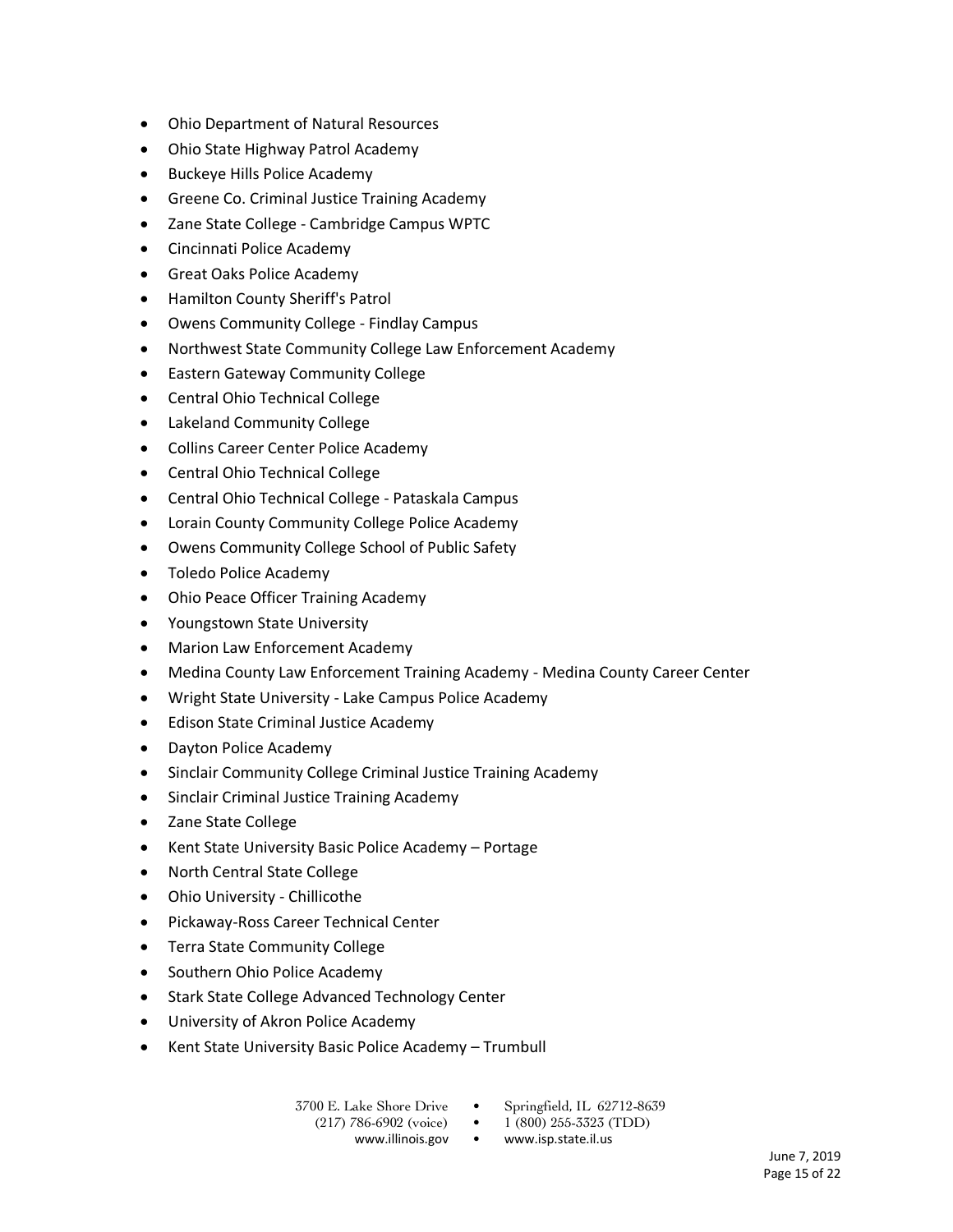- **•** Buckeye Career Center
- Vantage Police Academy
- Washington State Community College Police Academy
- Wayne County Career Center Law Enforcement Training Academy

Oklahoma [Council on Law Enforcement Education and Training](https://www.ok.gov/cleet/)

- Council on Law Enforcement Education and Training (CLEET) Academy
- Oklahoma City Police and Fire Training Center
- Oklahoma County Training Center
- Tulsa Police Academy
- Institute of Police Technology and Management
- Carl Albert State College Collegiate Officer Program
- East Central University Collegiate Officer Program
- Eastern OK State Collegiate Officer Program
- Rogers State University Collegiate Officer Program
- Rose State College Collegiate Officer Program
- Southwestern OK State

## Oregon [Department of Public Safety Standards and Training](https://www.oregon.gov/dpsst/Pages/index.aspx)

Oregon Public Safety Academy

## [Pennsylvania Municipal Police Officer's Education and Training Commission:](https://mpoetc.psp.pa.gov/training/Pages/Certified-Schools.aspx)

- Allentown Police Academy (Gerald G. Monahan Sr. Police Academy)
- Temple Police Academy
- Montgomery County Community College
- Pennsylvania State Police (PSP) Northeast Training Center
- Harrisburg Area Community College
- Lackawanna College at Hazelton
- PSP Academy
- Mansfield University
- Delaware County Community College
- Philadelphia Police Department Recruit Training Division
- Reading Police Academy
- PSP Southeast Training Center
- Lackawanna College at Scranton
- Allegheny County Police Training Academy
- Community College of Beaver County
- **•** IUP California University

- 3700 E. Lake Shore Drive Springfield, IL 62712-8639
	-
	-
	- (217) 786-6902 (voice)  $1(800)$  255-3323 (TDD)
		- www.illinois.gov www.isp.state.il.us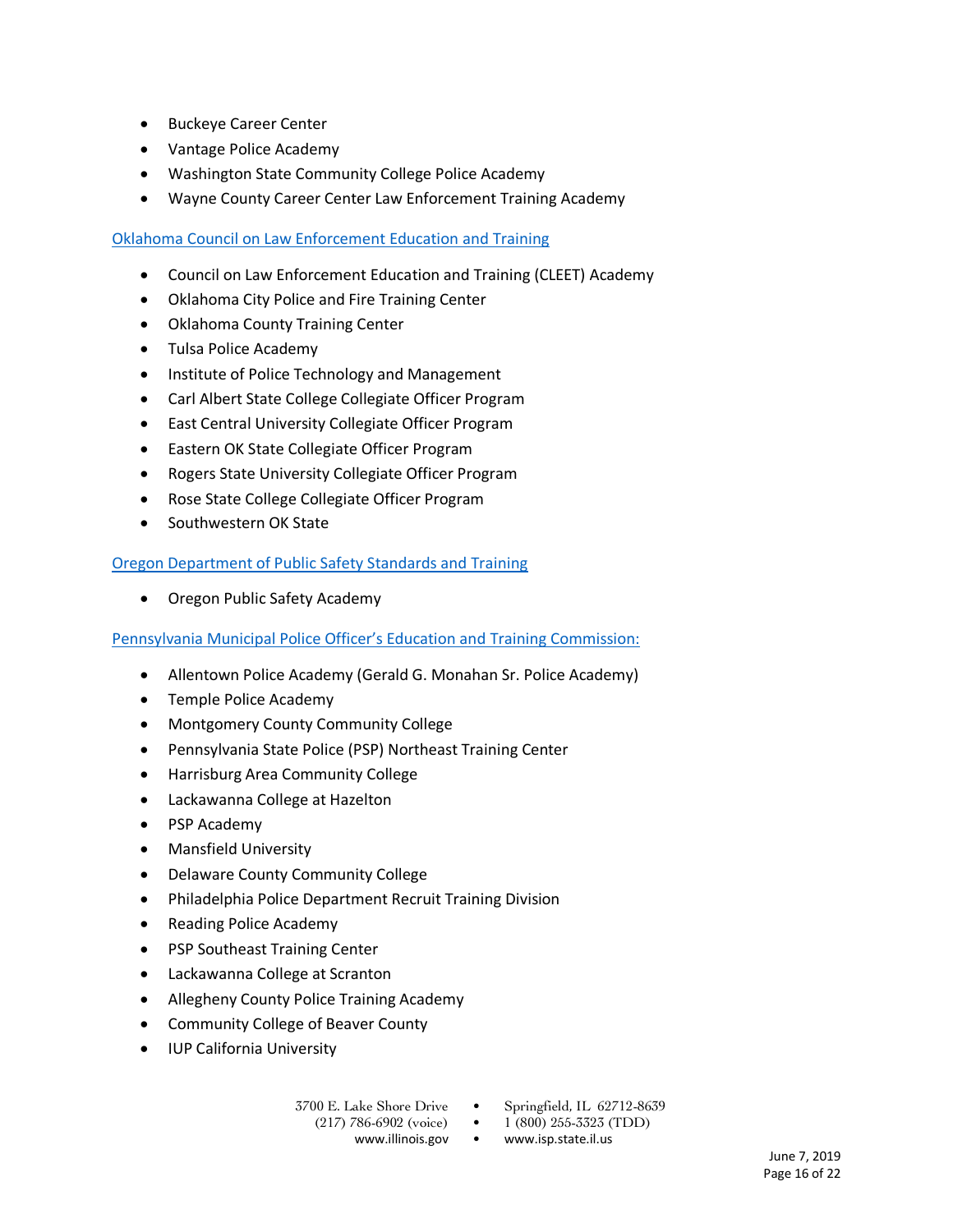- PSP Southwest Training Center
- Indiana University of Pennsylvania
- Greater Johnstown Career and Technology Center Police Academy
- PSP Northwest Training Center
- Mercyhurst University
- **IUP Robert Morris University**
- Pittsburg Police Training Academy
- Westmoreland County Community College

[Rhode Island Police Officers Commission of Standards and Training](http://rimpa.ri.gov/post/index.php)

- Rhode Island Municipal Police Training Academy
- Rhode Island State Police Academy

## [South Carolina Law Enforcement Training Council](https://sccja.sc.gov/general-information/sc-law-enforcement-training)

South Carolina Criminal Justice Academy

[South Dakota Law Enforcement Officers Standards and Training Commission](https://atg.sd.gov/LawEnforcement/training/commission.aspx)

George S. Mickelson Criminal Justice Center

[Tennessee Peace Officer Standards and Training Commission](https://www.tn.gov/commerce/post.html)

- Tennessee Law Enforcement Training Academy
- Chattanooga Police Academy
- Cleveland State Community College Law Enforcement Academy
- Knoxville Police Department Law Enforcement Training Academy
- Memphis Police Department Training Academy
- Metro Nashville Police Academy

## [Texas Commission on Law Enforcement](https://www.tcole.texas.gov/law-enforcement-academies)

- Abilene Police Academy
- Alamo Area Council of Governments Reg. LEA
- Alvin Community College LEA
- Amarillo Police Academy
- Angelina College Police Academy
- Arlington Police Academy
- Austin Police Academy
- Baytown Police Academy
- Bexar Co. Sheriff's Academy
- Brazoria Co. Sheriff's Academy

 $(217) 786-6902$  (voice) •

- 3700 E. Lake Shore Drive Springfield, IL 62712-8639<br>(217) 786-6902 (voice) 1 (800) 255-3323 (TDD)
	-
	- www.illinois.gov www.isp.state.il.us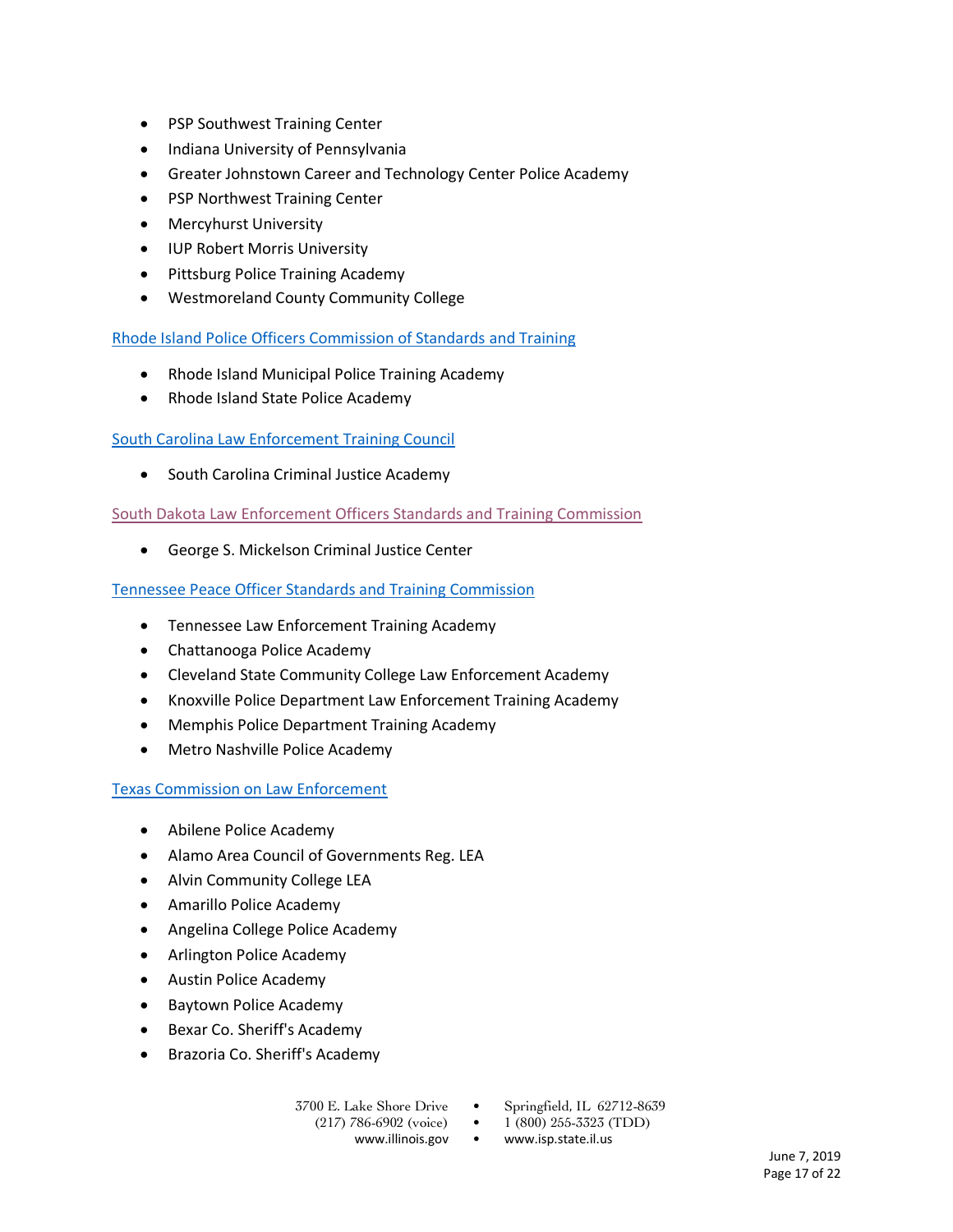- Brazosport College LEA
- Bryan Police Dept. Academy
- Capital Area Council of Governments
- Cedar Valley College LEA
- Central Texas College Police Academy and LEA
- College of the Mainland LEA
- Collin County Community College District LEA
- Concho Valley Regional LEA
- Conroe Police Department Academy
- Corpus Christi Police Academy
- Dallas Co. Sheriff's Academy
- Dallas Police Academy
- Dallas/Ft. Worth Airport Academy
- Del Mar College Reg. Police Academy
- Del Rio Police Academy
- Denton County Sheriff's Office
- Denton Police Academy
- East Texas Police Academy
- Eastfield College LEA
- El Paso Co. Sheriff's Academy
- El Paso Community College LEA
- El Paso Police Academy
- Fort Worth Police Academy
- **•** Frisco Police Department LEA
- Galveston Co. Sheriff's Academy
- **•** Galveston College LEA
- Garland Police Academy
- Grand Prairie Police Academy
- Gus George Law Enforcement Academy
- Harris County Sheriff's Academy
- Hays Co. Sheriff's Academy
- Hidalgo Co. Sheriff's Academy
- Hill College
- Houston Community College Police Academy
- Houston Police Academy
- Hunt Co. Sheriff's Office
- Institute for Law Enforcement Administration
- Irving Police Academy

- 3700 E. Lake Shore Drive Springfield, IL 62712-8639<br>(217) 786-6902 (voice) 1 (800) 255-3323 (TDD)
	- $(217) 786-6902$  (voice)
		- www.illinois.gov www.isp.state.il.us
-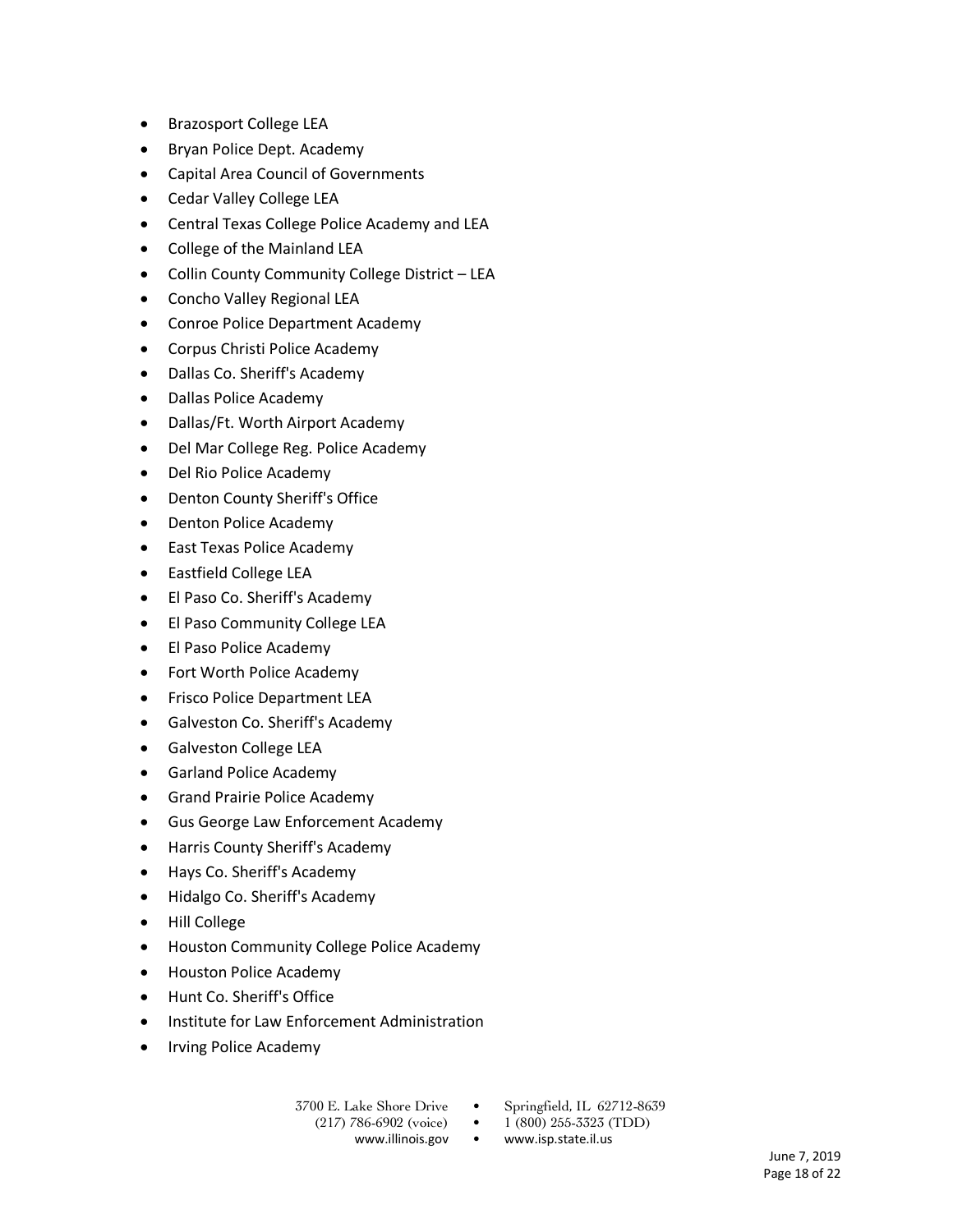- Jefferson Co. Sheriff's Academy
- Killeen Police Academy
- Lamar Institute of Technology Reg. Police Academy
- Laredo College Regional LEA
- Lewisville Police Academy
- Longview Police Academy
- Lower Rio Grande Valley Academy
- Lubbock Co. Sheriff's Academy
- Lubbock Police Academy
- McAllen Police Academy
- McLennan Community College LEA
- Mesquite Police Academy
- Middle Rio Grande LEA
- Midland College Training Center Academy
- Montgomery Co. Sheriff's Academy
- Navarro College Police Academy
- North Central Texas Reg. Academy
- Northeast Police Academy
- Nueces Co. Sheriff's Academy
- Odessa College
- Odessa Police Academy
- Orange Co. Sheriff's Academy
- Panhandle Regional LEA
- Pasadena Police Academy
- Permian Basin LEA
- Pharr Police Academy
- Plano Police Academy
- Richardson Police Academy
- Round Rock Police Department
- San Angelo Police Academy
- San Antonio College LEA
- San Antonio Police Academy
- San Marcos Police Academy
- **•** South Plains Association of Government LEA
- South Plains College Academy
- Sul Ross "H. Joaquin Jackson" Law Enforcement Academy
- Tarrant Co. Sheriff's Academy
- Tarrant County College District Training Center Police Academy

- 3700 E. Lake Shore Drive Springfield, IL 62712-8639<br>(217) 786-6902 (voice) 1 (800) 255-3323 (TDD)
	- $(217) 786-6902$  (voice) •

- 
- www.illinois.gov www.isp.state.il.us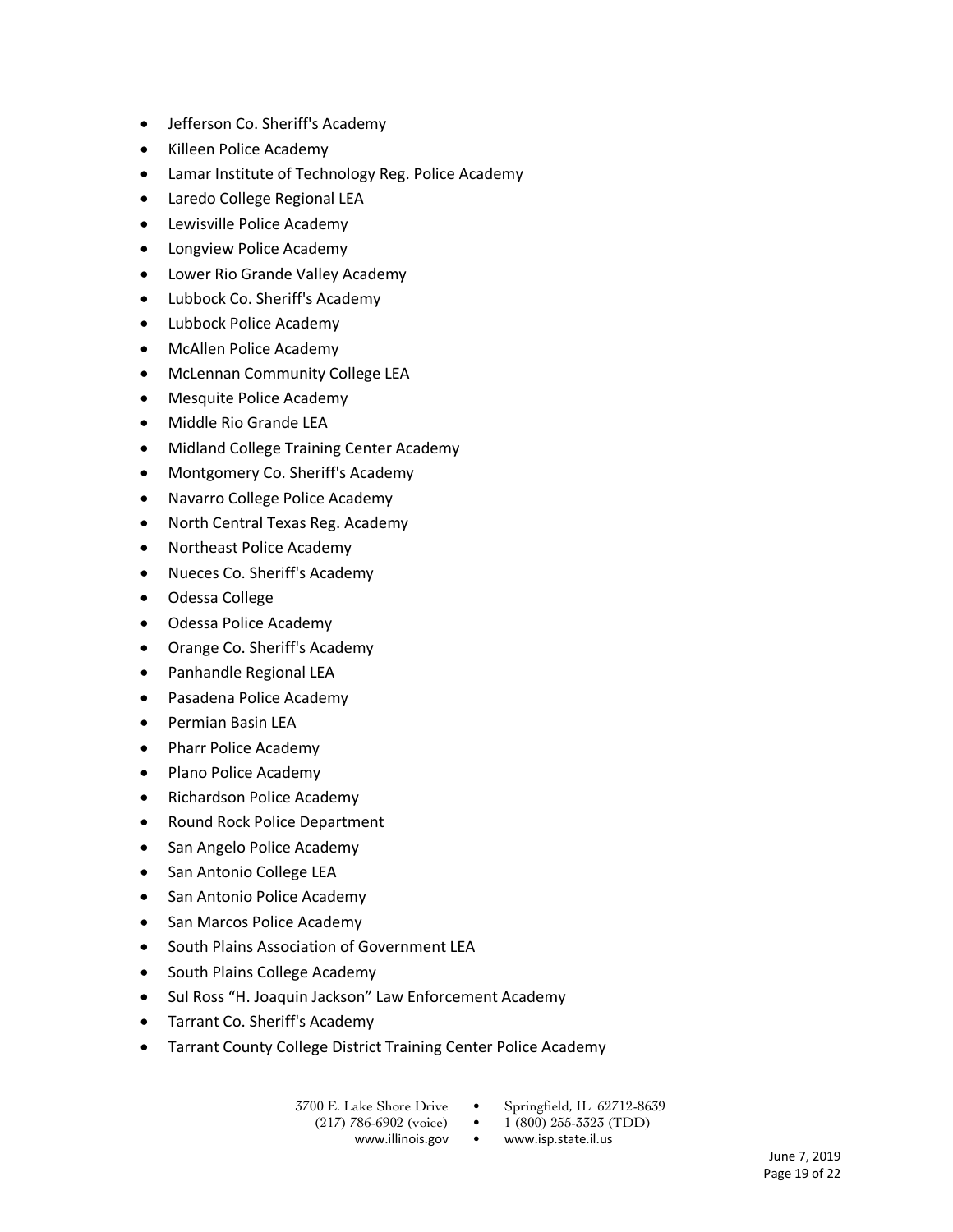- TEEX Central Texas Police Academy
- Temple Police Academy
- **•** TEEX
- Texas Alcoholic Beverage Commission LEA
- Texas City Police Academy
- Texas City Police Academy
- Texas Department of Public Safety LEA
- Texas Parks & Wildlife LEA
- Texas Southmost College Criminal Justice Institute
- Texoma Reg. Police Academy
- Travis Co. Sheriff's Academy
- Tyler Junior College LEA
- U.T. System Police Academy
- University of North Texas Police Academy
- University of Houston Downtown LEA
- Val Verde County Sheriff's Office
- Vernon College LEA
- Victoria College LEA
- Victoria Police Academy
- Waco Police Academy
- Weatherford College LEA
- West Central Texas Regional LEA
- Wharton Co. Junior College LEA
- Wichita Falls Police Academy
- Williamson County Sheriff's Office

## Utah [Peace Officer Standards and Training](https://post.utah.gov/satellite-academies/)

- Utah Peace Officer Standards and Training Academy
	- o [Bridgerland Technical College](http://btech.edu/certificate/police-academy/)
	- o [Corrections Training Academy](http://site.utah.gov/dps-post/corrections-training-academy/)
	- o [Dixie State University](http://site.utah.gov/dps-post/dixie-state-university-police-academy/)
	- o [Salt Lake Community College](http://site.utah.gov/dps-post/salt-lake-community-college/)
	- o [Tooele Technical College](https://tooeletech.edu/)
	- o [Uintah Basin Technical College](http://www.ubtech.edu/certificates-programs/trades-industry/post/)
	- o [Utah State University-Eastern](http://site.utah.gov/dps-post/utah-state-university-eastern/)
	- o [Utah Valley University](http://www.uvu.edu/criminaljustice/policeacademy)
	- o [Weber State University](http://site.utah.gov/dps-post/weber-state-university/)

## Vermont [Criminal Justice Training Council](https://vcjtc.vermont.gov/)

- 
- 3700 E. Lake Shore Drive Springfield, IL 62712-8639<br>(217) 786-6902 (voice) 1 (800) 255-3323 (TDD)
	- $(217) 786-6902$  (voice)
		- www.illinois.gov www.isp.state.il.us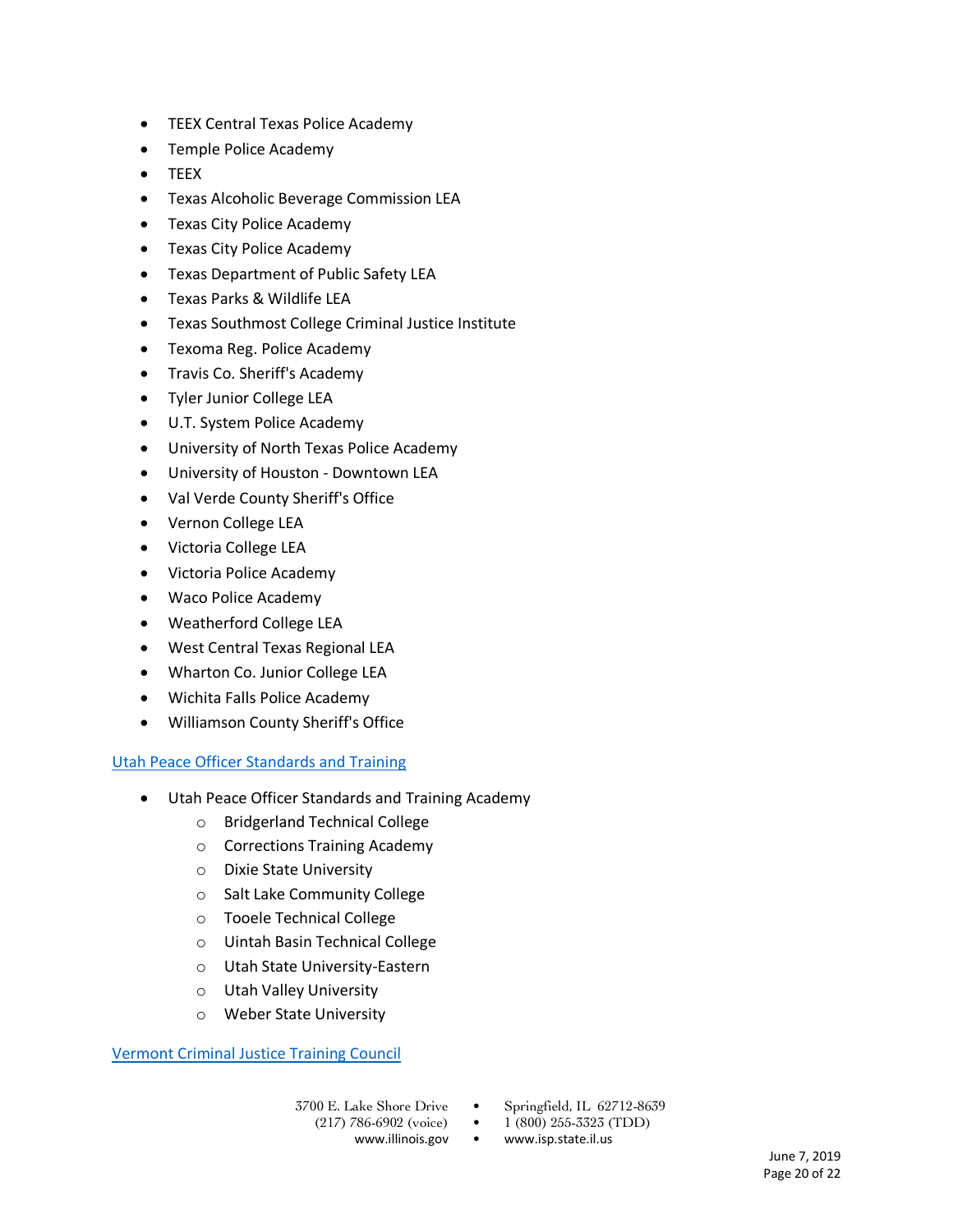Vermont Police Academy

## [Virginia Law Enforcement Professional Standards Commission](https://www.dcjs.virginia.gov/law-enforcement/programs/vlepsc)

- Cardinal Criminal Justice Academy
- Central Shenandoah Criminal Justice Academy
- Central Virginia Criminal Justice Academy
- Chesapeake Bay Bridge-Tunnel Police Academy
- Chesapeake Police Academy
- Chesapeake Sheriff's Training Academy
- Chesterfield County Police Academy
- Chesterfield County Sheriff's Training Academy
- Crater Criminal Justice Training Academy
- Department of Criminal Justice Services
- Division Of Capitol Police Training School
- Fairfax County Criminal Justice Academy
- Hampton Police Academy
- Hampton Roads Criminal Justice Training Academy
- Hanover County Sheriff's Academy
- **•** Henrico County Police Training Academy
- Henrico Sheriff's Office Training Academy
- Metro Transit Police Academy
- New River Criminal Justice Training Academy
- Newport News Police Training Academy
- Norfolk Police Academy
- Norfolk Sheriff's Office Training Academy
- Northern Virginia Criminal Justice Academy
- Piedmont Reg. Criminal Justice Training Academy
- Portsmouth Police Academy
- Portsmouth Sheriff's Training Academy
- Prince William County Criminal Justice Academy
- Rappahannock Regional Criminal Justice Academy
- Richmond Police Academy
- Richmond Sheriff's Office Training Center
- Roanoke County Criminal Justice Academy
- Roanoke Police Academy
- Skyline Regional Criminal Justice Academy
- Southwest Virginia Criminal Justice Training Academy
- Virginia Beach Police Academy

- 3700 E. Lake Shore Drive Springfield, IL 62712-8639
	-

www.illinois.gov • www.isp.state.il.us

- (217) 786-6902 (voice)  $1(800)$  255-3323 (TDD)
	-